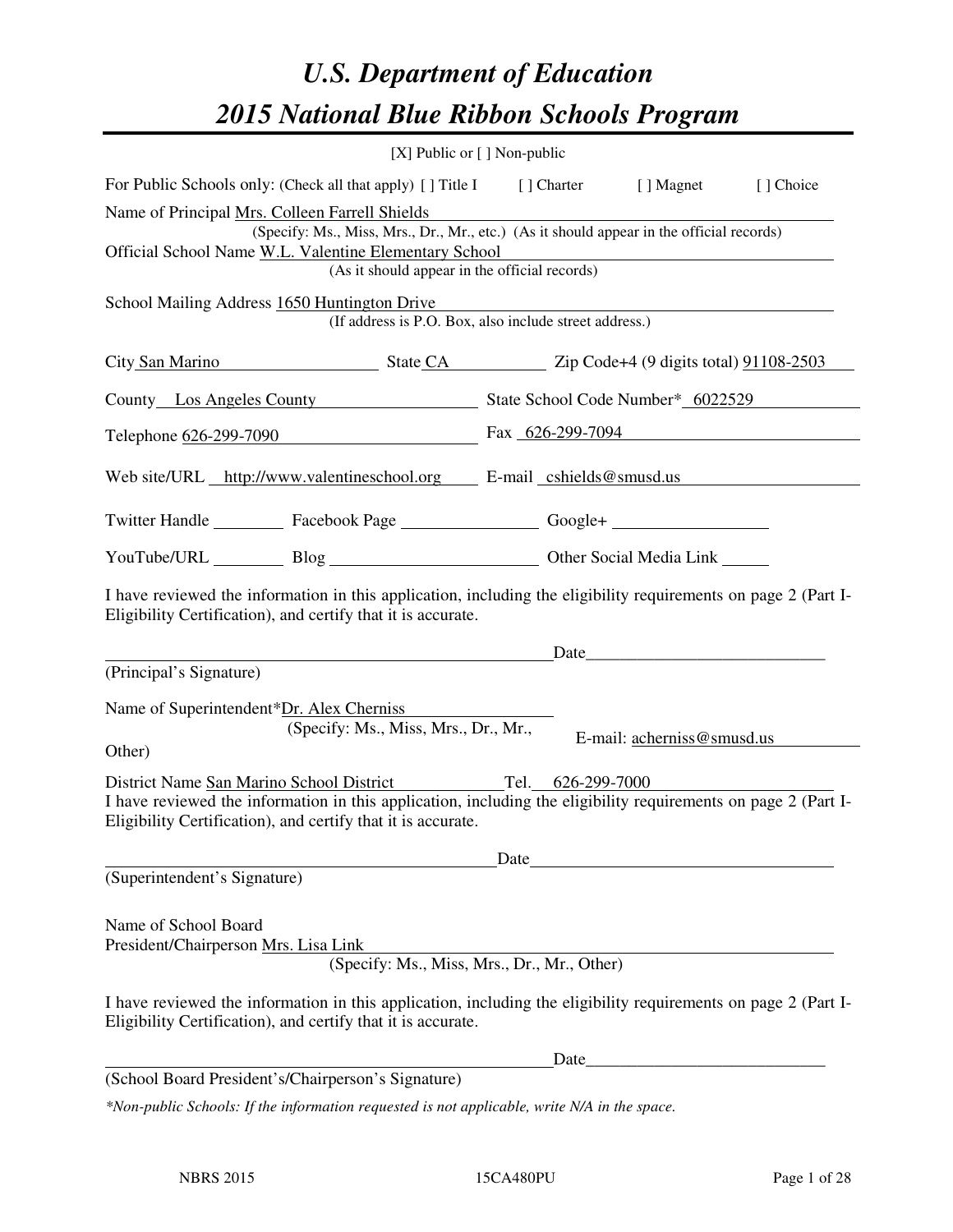#### **Include this page in the school's application as page 2.**

The signatures on the first page of this application (cover page) certify that each of the statements below, concerning the school's eligibility and compliance with U.S. Department of Education and National Blue Ribbon Schools requirements, are true and correct.

- 1. The school configuration includes one or more of grades K-12. (Schools on the same campus with one principal, even a K-12 school, must apply as an entire school.)
- 2. The school has made its Annual Measurable Objectives (AMOs) or Adequate Yearly Progress (AYP) each year for the past two years and has not been identified by the state as "persistently dangerous" within the last two years.
- 3. To meet final eligibility, a public school must meet the state's AMOs or AYP requirements in the 2014-2015 school year and be certified by the state representative. Any status appeals must be resolved at least two weeks before the awards ceremony for the school to receive the award.
- 4. If the school includes grades 7 or higher, the school must have foreign language as a part of its curriculum.
- 5. The school has been in existence for five full years, that is, from at least September 2009 and each tested grade must have been part of the school for the past three years.
- 6. The nominated school has not received the National Blue Ribbon Schools award in the past five years: 2010, 2011, 2012, 2013, or 2014.
- 7. The nominated school has no history of testing irregularities, nor have charges of irregularities been brought against the school at the time of nomination. The U.S. Department of Education reserves the right to disqualify a school's application and/or rescind a school's award if irregularities are later discovered and proven by the state.
- 8. The nominated school or district is not refusing Office of Civil Rights (OCR) access to information necessary to investigate a civil rights complaint or to conduct a district-wide compliance review.
- 9. The OCR has not issued a violation letter of findings to the school district concluding that the nominated school or the district as a whole has violated one or more of the civil rights statutes. A violation letter of findings will not be considered outstanding if OCR has accepted a corrective action plan from the district to remedy the violation.
- 10. The U.S. Department of Justice does not have a pending suit alleging that the nominated school or the school district as a whole has violated one or more of the civil rights statutes or the Constitution's equal protection clause.
- 11. There are no findings of violations of the Individuals with Disabilities Education Act in a U.S. Department of Education monitoring report that apply to the school or school district in question; or if there are such findings, the state or district has corrected, or agreed to correct, the findings.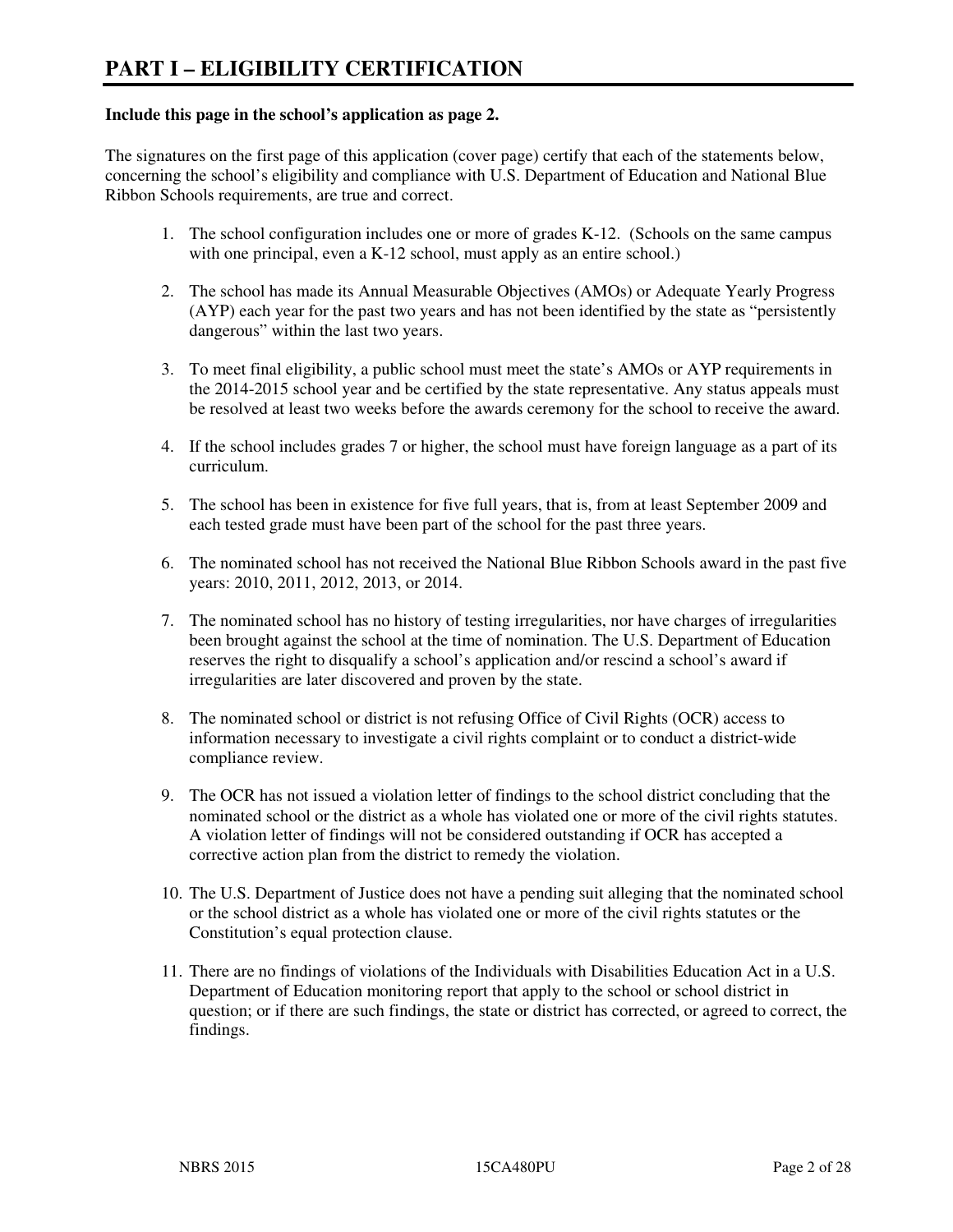# **PART II - DEMOGRAPHIC DATA**

#### **All data are the most recent year available.**

**DISTRICT** (Question 1 is not applicable to non-public schools)

| Τ. | Number of schools in the district<br>(per district designation): | $\angle$ Elementary schools (includes K-8)<br>1 Middle/Junior high schools |
|----|------------------------------------------------------------------|----------------------------------------------------------------------------|
|    |                                                                  | 1 High schools<br>$0 K-12$ schools                                         |

4 TOTAL

**SCHOOL** (To be completed by all schools)

- 2. Category that best describes the area where the school is located:
	- [ ] Urban or large central city
	- [X] Suburban with characteristics typical of an urban area
	- [ ] Suburban
	- [ ] Small city or town in a rural area
	- [ ] Rural
- 3. 5 Number of years the principal has been in her/his position at this school.
- 4. Number of students as of October 1 enrolled at each grade level or its equivalent in applying school:

| Grade                           | # of         | # of Females   | <b>Grade Total</b> |
|---------------------------------|--------------|----------------|--------------------|
|                                 | <b>Males</b> |                |                    |
| <b>PreK</b>                     | $\theta$     | $\theta$       | $\theta$           |
| K                               | 37           | 35             | 72                 |
| $\mathbf{1}$                    | 47           | 57             | 104                |
| $\mathbf{2}$                    | 44           | 51             | 95                 |
| 3                               | 40           | 40             | 80                 |
| 4                               | 49           | 39             | 88                 |
| 5                               | 61           | 56             | 117                |
| 6                               | 0            | 0              | $\theta$           |
| 7                               | 0            | $\overline{0}$ | 0                  |
| 8                               | 0            | 0              | 0                  |
| 9                               | $\theta$     | 0              | 0                  |
| 10                              | 0            | 0              | 0                  |
| 11                              | 0            | 0              | $\theta$           |
| 12                              | 0            | 0              | 0                  |
| <b>Total</b><br><b>Students</b> | 278          | 278            | 556                |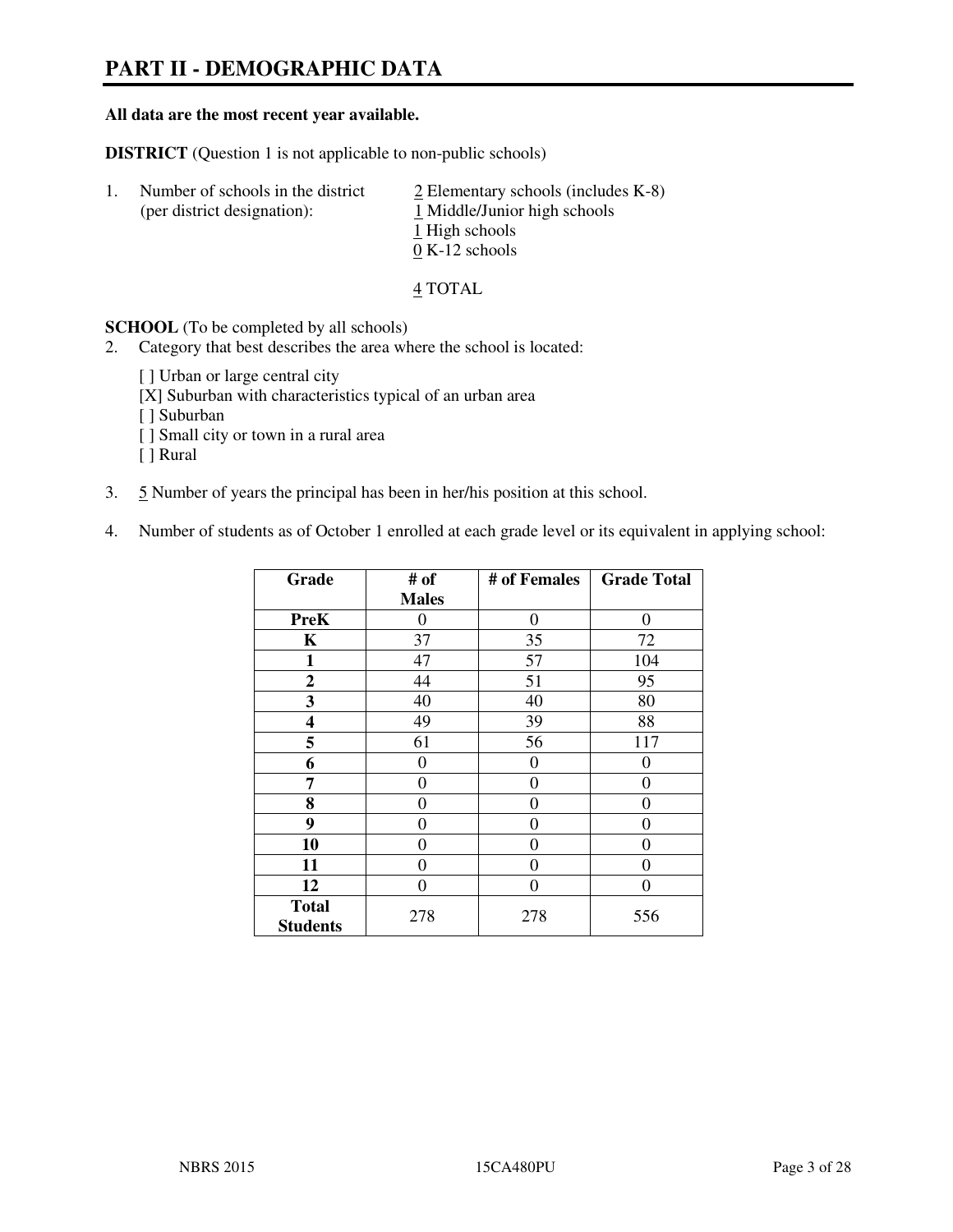the school: 48 % Asian

5. Racial/ethnic composition of 0 % American Indian or Alaska Native 0 % Black or African American 11 % Hispanic or Latino 0 % Native Hawaiian or Other Pacific Islander 29 % White 12 % Two or more races **100 % Total** 

(Only these seven standard categories should be used to report the racial/ethnic composition of your school. The Final Guidance on Maintaining, Collecting, and Reporting Racial and Ethnic Data to the U.S. Department of Education published in the October 19, 2007 *Federal Register* provides definitions for each of the seven categories.)

6. Student turnover, or mobility rate, during the 2013 - 2014 year: 3%

This rate should be calculated using the grid below. The answer to (6) is the mobility rate.

| <b>Steps For Determining Mobility Rate</b>         | Answer |
|----------------------------------------------------|--------|
| $(1)$ Number of students who transferred to        |        |
| the school after October 1, 2013 until the         | 16     |
| end of the school year                             |        |
| (2) Number of students who transferred             |        |
| <i>from</i> the school after October 1, 2013 until | 2      |
| the end of the school year                         |        |
| (3) Total of all transferred students [sum of      | 18     |
| rows $(1)$ and $(2)$ ]                             |        |
| (4) Total number of students in the school as      | 582    |
| of October 1                                       |        |
| $(5)$ Total transferred students in row $(3)$      | 0.031  |
| divided by total students in row (4)               |        |
| $(6)$ Amount in row $(5)$ multiplied by 100        | 3      |

7. English Language Learners (ELL) in the school: 17 %

96 Total number ELL

 Number of non-English languages represented: 15 Specify non-English languages: Spanish, Vietnamese, Cantonese, Korean, Portuguese, Mandarin, Japanese, Armenian, Burmese, Farsi, Indonesian, Russian, Taiwanese, Tamil, Other Non-English

- 8. Students eligible for free/reduced-priced meals:  $1\%$ 
	- Total number students who qualify: 8

## **Information for Public Schools Only - Data Provided by the State**

The state has reported that  $20\%$  of the students enrolled in this school are from low income or disadvantaged families based on the following subgroup(s): Students eligible for free/reduced-priced meals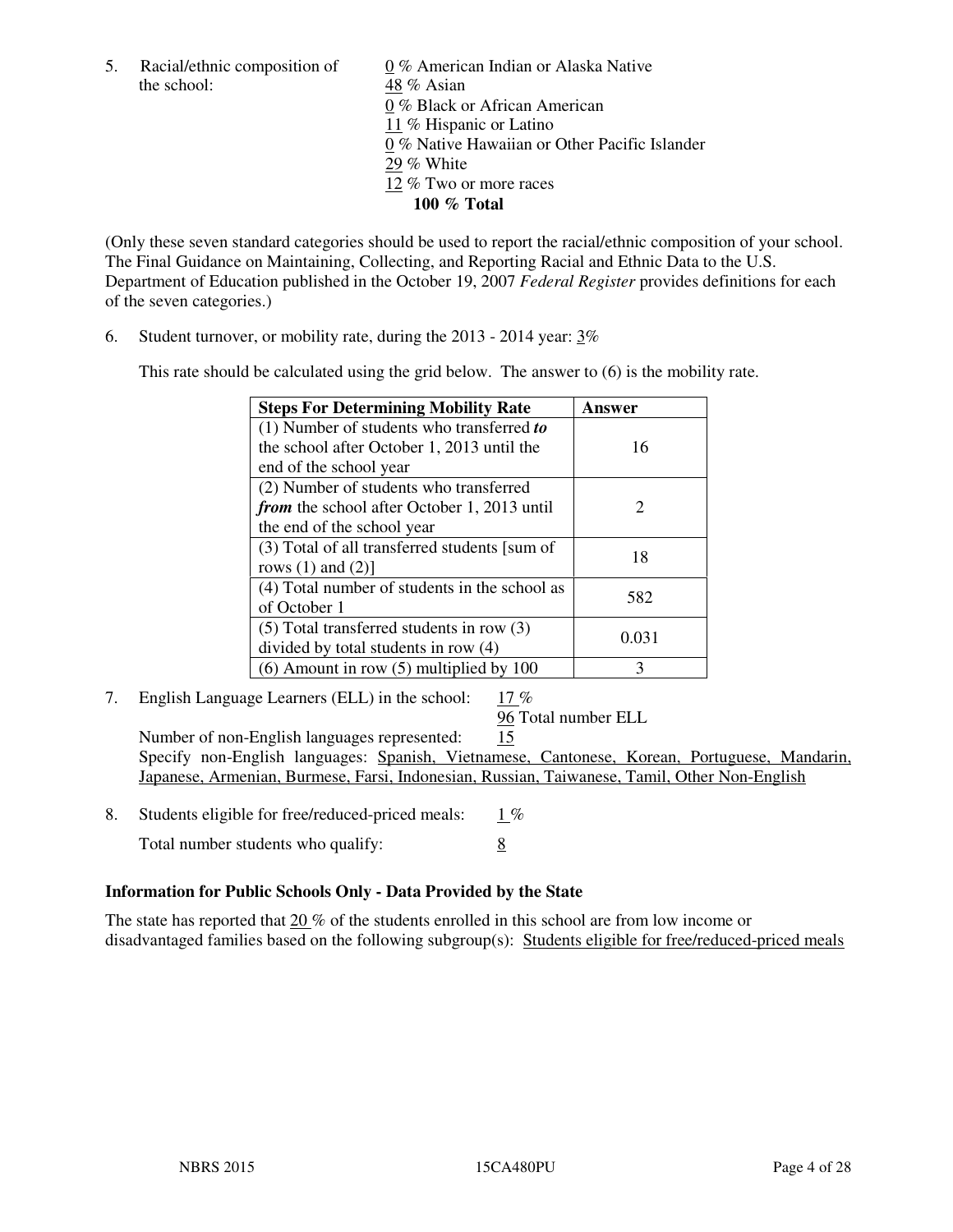37 Total number of students served

Indicate below the number of students with disabilities according to conditions designated in the Individuals with Disabilities Education Act. Do not add additional categories.

| 9 Autism                | 1 Orthopedic Impairment                 |
|-------------------------|-----------------------------------------|
| 0 Deafness              | 8 Other Health Impaired                 |
| 0 Deaf-Blindness        | 7 Specific Learning Disability          |
| 1 Emotional Disturbance | 10 Speech or Language Impairment        |
| 1 Hearing Impairment    | 0 Traumatic Brain Injury                |
| 0 Mental Retardation    | 0 Visual Impairment Including Blindness |
| 0 Multiple Disabilities | 0 Developmentally Delayed               |
|                         |                                         |

10. Use Full-Time Equivalents (FTEs), rounded to nearest whole numeral, to indicate the number of personnel in each of the categories below:

|                                       | <b>Number of Staff</b> |
|---------------------------------------|------------------------|
| Administrators                        |                        |
| Classroom teachers                    | 25                     |
| Resource teachers/specialists         |                        |
| e.g., reading, math, science, special | 4                      |
| education, enrichment, technology,    |                        |
| art, music, physical education, etc.  |                        |
| Paraprofessionals                     | 14                     |
| Student support personnel             |                        |
| e.g., guidance counselors, behavior   |                        |
| interventionists, mental/physical     |                        |
| health service providers,             |                        |
| psychologists, family engagement      |                        |
| liaisons, career/college attainment   |                        |
| coaches, etc.                         |                        |
|                                       |                        |

11. Average student-classroom teacher ratio, that is, the number of students in the school divided by the FTE of classroom teachers, e.g.,  $22:1$   $23:1$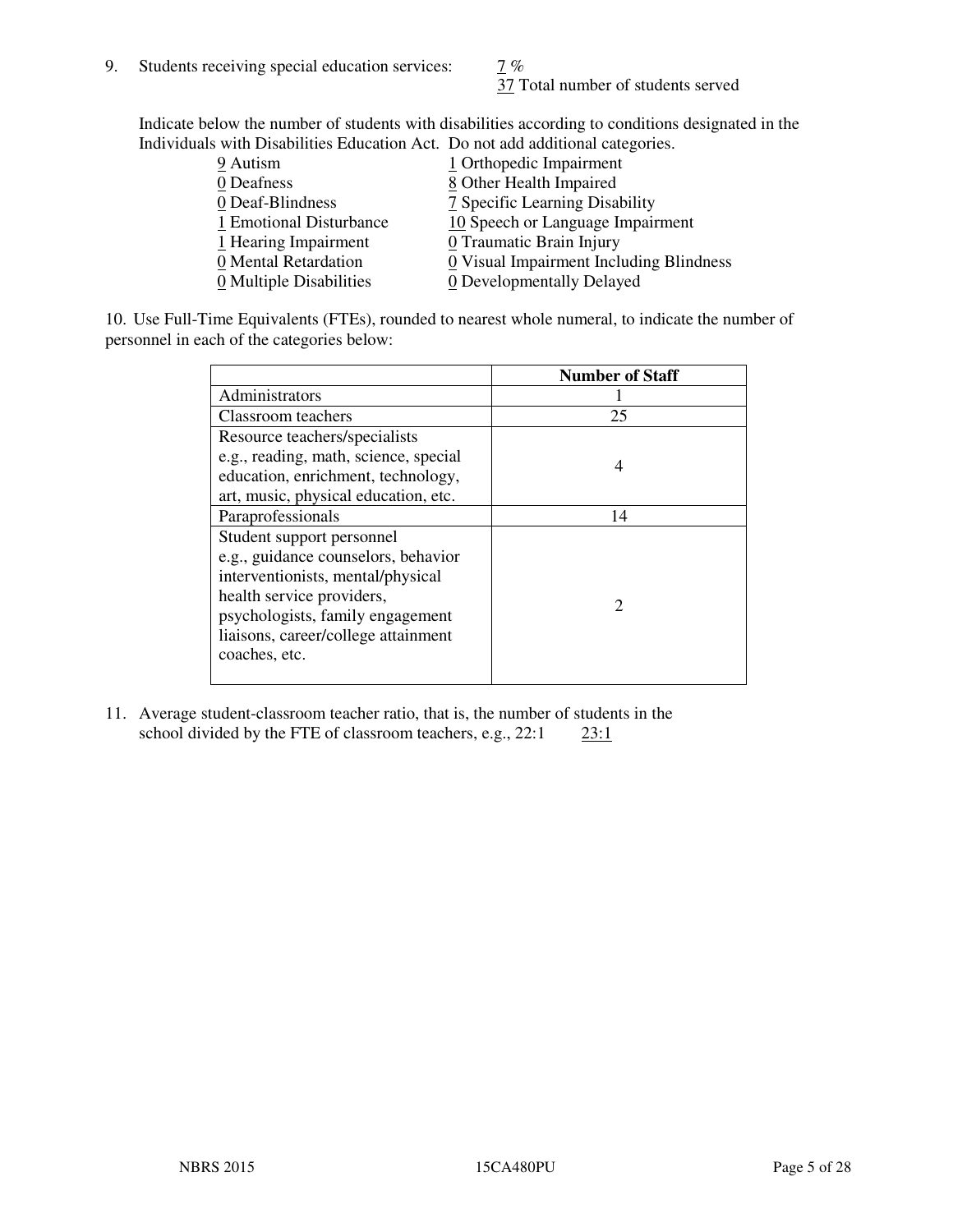12. Show daily student attendance rates. Only high schools need to supply yearly graduation rates.

| <b>Required Information</b> | 2013-2014     | 2012-2013       | 2011-2012 | 2010-2011 | 2009-2010 |
|-----------------------------|---------------|-----------------|-----------|-----------|-----------|
| Daily student attendance    | 98%           | 97%             | 98%       | $17\%$    | 97%       |
| High school graduation rate | $\gamma_{\%}$ | $\mathcal{V}_o$ | $0\%$     | 0%        | 0%        |

#### 13. **For schools ending in grade 12 (high schools)**

Show percentages to indicate the post-secondary status of students who graduated in Spring 2014

| <b>Post-Secondary Status</b>                  |       |
|-----------------------------------------------|-------|
| Graduating class size                         |       |
| Enrolled in a 4-year college or university    | በ‰    |
| Enrolled in a community college               | $0\%$ |
| Enrolled in career/technical training program | $0\%$ |
| Found employment                              | $0\%$ |
| Joined the military or other public service   | 0%    |
| Other                                         |       |

14. Indicate whether your school has previously received a National Blue Ribbon Schools award. Yes No X

If yes, select the year in which your school received the award.

15. Please summarize your school mission in 25 words or less: Our mission is to promote individual student excellence, invite collaboration and discovery, and challenge students to take responsibility as members of a diverse, global community.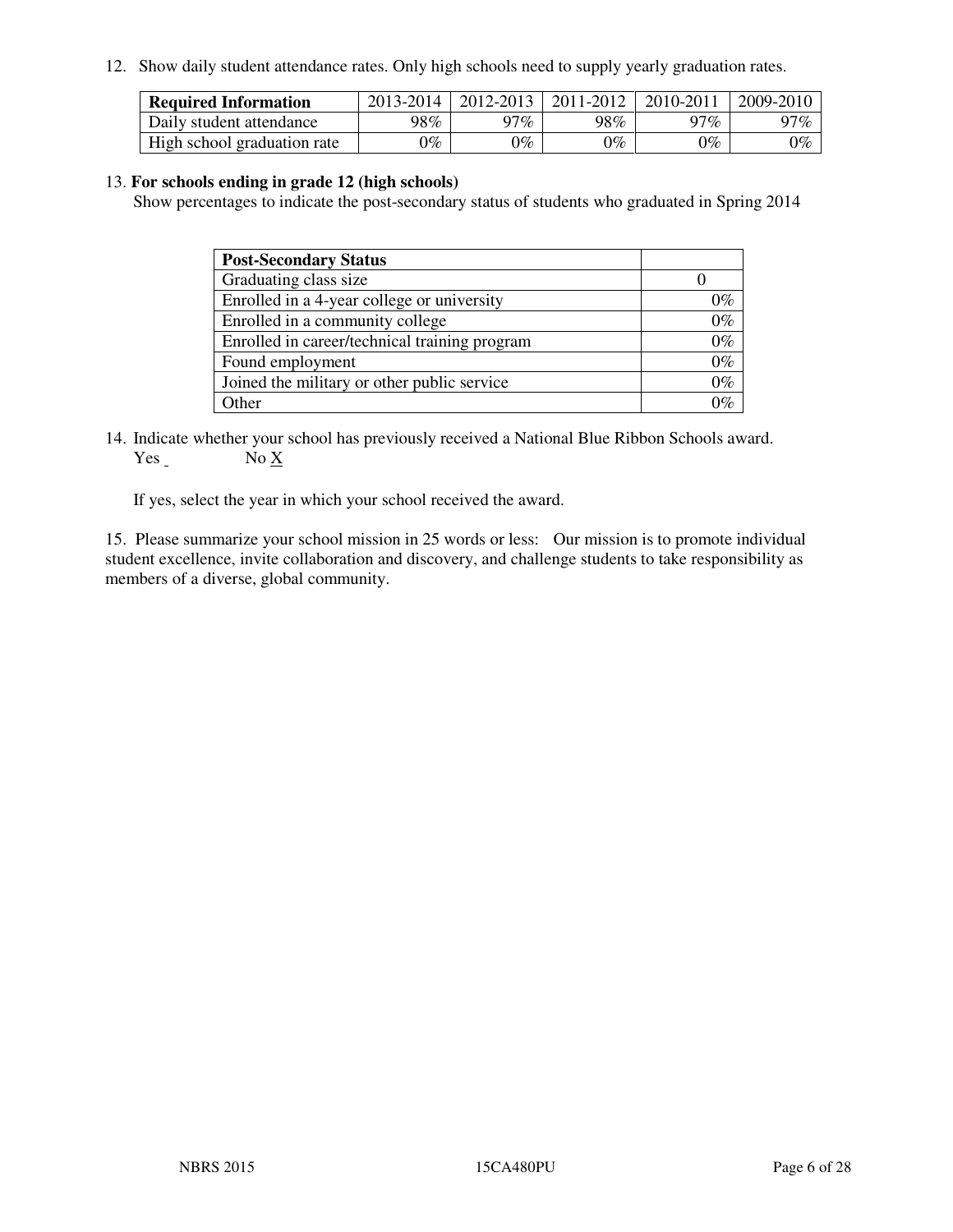# **PART III – SUMMARY**

"Every child is the heart of Valentine" is the key to the Valentine Elementary School vision. From planning to implementation, from culture to programs, this theme is our hallmark. This single-mindedness is intertwined with several highlights unique to our school.

Valentine Elementary School enjoys a beloved spot in the life of the small, picturesque San Marino community located a few miles from the city of Los Angeles. San Marino, home to 4,500 residences at the foot of the San Gabriel Mountains, celebrated 100 years as a residential city two years ago while Valentine celebrated our 75th year. Historically many families are attracted to our city by their desire to participate in our excellent school programs. We are one of two elementary schools in the San Marino School District. We serve 580 students in grades kindergarten through fifth. Another unique element of our culture is the long-term commitment of our staff and families. Many families are second or third generation Valentine Vikings. Several of our faculty members attended school in San Marino and have chosen to return to our district to teach. Our beautiful campus reflects the community's long-standing commitment to education. Our school is fortunate to have a large grass playground, classrooms with updated technology, an Art Room, Science Lab, Computer Lab, Music Room, Library, Kindergarten Playground, student created works of art permanently displayed around our campus and beautiful gardens.

Valentine's student population reflects the cultural diversity of the San Marino community. Asian students comprise 48% of our student population, Anglo students represent 29%, Hispanic or Latino students comprise 11% and 12% of our students represent two or more races. The number of English Language Learner (ELL) students at Valentine has increased significantly for the past three years with 17% of our current student body identified as ELL with fifteen (15) non-English languages represented among this group of students. Seven (7) percent of our students receive special education services.

High academic standards and challenging academic curriculum are highly valued by our community and parents. San Marino School District has earned the distinction eleven years in a row of being California's highest performing unified school district based on our Academic Performance Indicator(API). As part of this high achieving academic school district, Valentine has not rested on our district laurels but instead has set goals each year to improve our own students' academic performance. Our most recent API score represents an increase of 15 points over the last four years. We believe that our students develop a healthy and strong self-esteem when they have the opportunity to experience how hard work and perseverance can lead to success. We strive to ensure that all of our students should experience daily "joyful rigor" in our classrooms. We believe that every student should have the opportunity throughout the school day to be actively engaged in academic activities that are personally challenging, require them to solve problems, to collaborate effectively with their peers and to use higher-order thinking skills. Our students spend 90 minutes a day in mathematics learning math concepts through problem solving and applying skills to reallife problems. They spend two hours each day reading, discussing, and writing in response to literature and informational text in science, social studies and current events. Our art, science and social studies curriculum are an integral part of our reading and writing instruction and are also aligned to grade level learning targets in each specific subject. All of our students attend thirty (30) minutes of physical education (PE) instruction each day with our certificated PE teacher.

Our students use technology to access research-based programs and to effectively collaborate with peers and staff. All students in kindergarten and first grade are 1:1 with iPads and students in grades second through fifth are 1:1 with Chromebooks. We have carefully chosen computer-based programs that provide our students with unique learning opportunities and increase their ability to collaborate with others as part of their learning experience.

Our community of students, parents, and staff equally support arts and academics as integral components of our educational program. Our Valentine PTA is a critical partner in supporting many of these successful programs on our campus. PTA annually allocates funds for our Art Specialist, Science Lab Coordinator & Instructor, Music Specialist, Computer Lab Coordinator & Technology Instructor and Library Media Specialist. All of these positions provide our students with regular enrichment opportunities that are aligned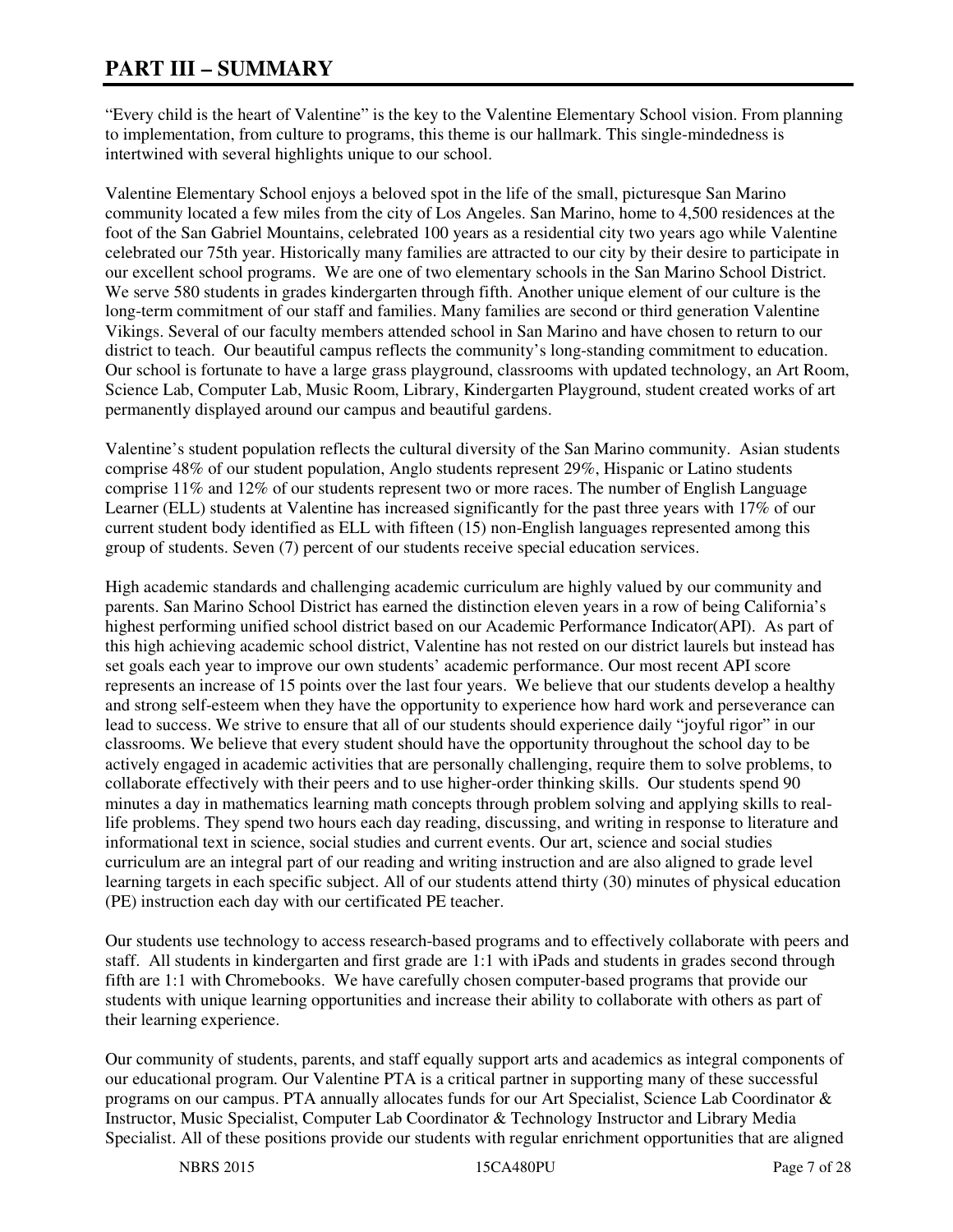with our classroom instruction. Every grade level has multiple opportunities for field trips and assemblies to extend their learning into the community. Our students also have the opportunity to participate in choir, band, recorder & ORF instrument instruction, cultural arts assemblies, community service activities, campus gardening projects, music performances, and our bike & walk to school programs.

Staff at Valentine strive to have children in our school sitting on the edge of their seat engaged in learning whether it be during a discussion with a peer about a new science idea, editing an opinion paper, sharing ideas on how to solve a playground dispute, analyzing a work of art, or learning to play the marimbas.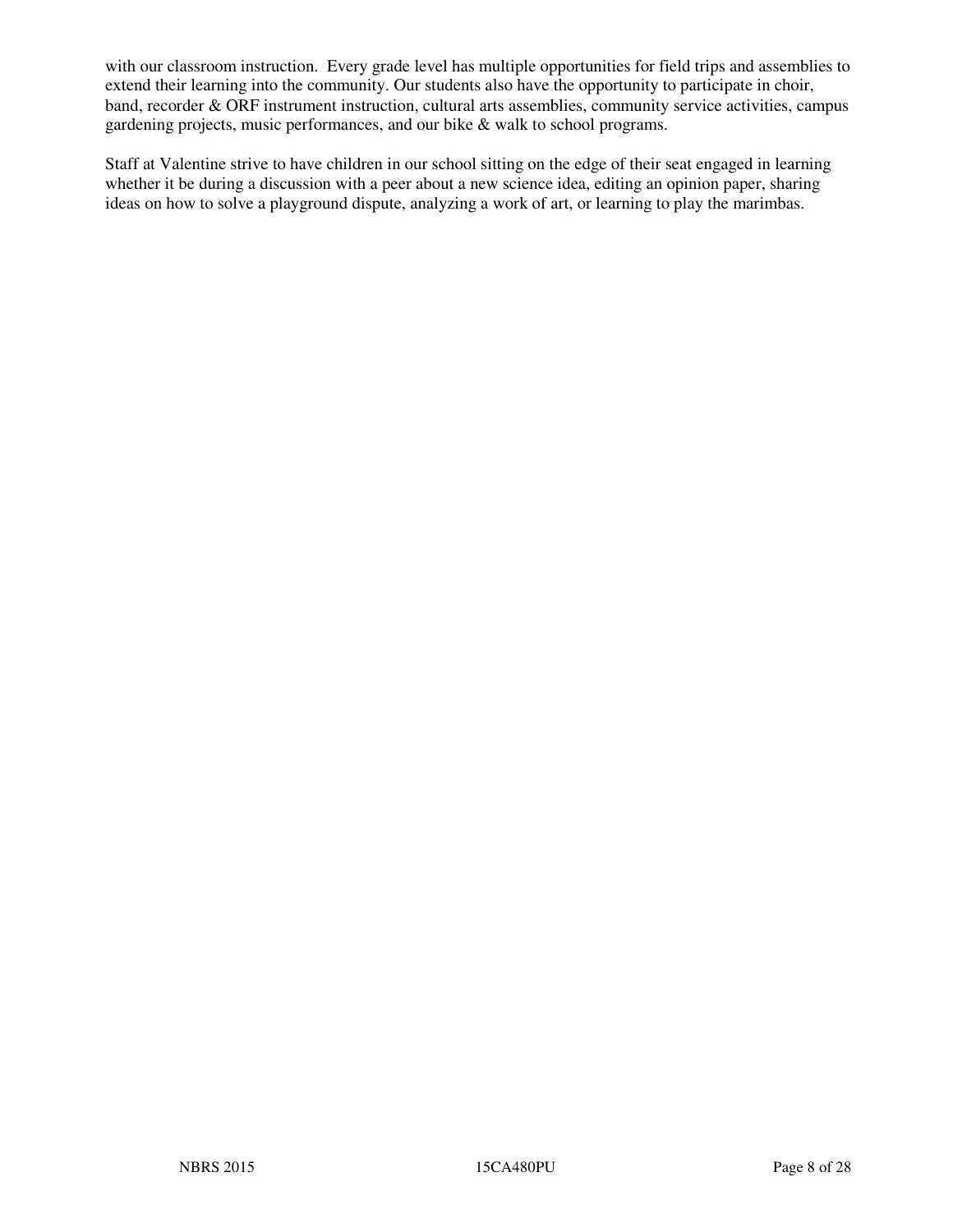## **1. Core Curriculum:**

Valentine provides a balanced, comprehensive, common core standards-aligned curriculum in mathematics, reading/English language arts, science and social studies. Rigorous and integrated, our curriculum is designed to provide a balance of content knowledge, creativity, collaboration, critical thinking and communication.

Our reading/English language arts curriculum has changed significantly in the past five years, as we have transitioned from using a state and district-adopted basal program taught whole group to using researchbased curriculum materials designed to address specific components of reading instruction: phonemic awareness, phonics, vocabulary, fluency and comprehension. Prior to these curriculum changes, 88-90% of our students were consistently scoring as proficient or advanced in ELA in the intermediate grades on our state STAR exams. However, our teachers were reporting continued concern with our students' spelling and word attack skills and our struggling students were not making the progress we expected to catch up with their peers once they fell behind in the primary grades. We were also concerned that the emphasis on fiction, whole group instruction and workbooks was not adequately preparing our students for career and college readiness standards.

The first year we assessed the phonics and phonemic awareness skills of all of our entering kindergarten and first grade students, our data clearly supported our concerns. Our data lead us to two conclusions: (1) we needed to provide targeted phonics instruction for those students who had not acquired basic phonics skills and (2) changes in our current reading program needed to include research-based systematic phonics instruction for our students. Our kindergarten and first grade reading curriculum now includes a researchbased phonics and phonemic awareness program designed to teach decoding skills for our beginning readers in small groups based on skill level. A kindergarten-third grade phonics based spelling program reinforces phonics skills and teaches our students how to apply beginning skills to polysyllabic words.

Reading Comprehension is taught at all grades using two programs designed to explicitly teach comprehension strategies utilizing read-aloud non-fiction and fiction materials, authentic high-quality children's literature and challenging, well-written nonfiction texts. Informational literacy is crucial to success in college and work in this 'information age" and to be a well-informed citizen. Our reading program also includes an on-line reading program, Achieve3000, that provides informational text articles in science, social studies and current events to students by grade level written at each student's individual Lexile level. This allows all of the students in a classroom to read the same information at their own individual reading level, respond to written tasks and engage in classroom discussions about the same material. The program uses MetaMetrix to determine each student's individual Lexile level at the beginning of the year and provides us with the opportunity to monitor monthly every student's Lexile level progress, comprehension skills and writing skills in response to Thought Questions.

Our comprehensive math curriculum includes Everyday Mathematics, our newly adopted district instructional materials, Context for Learning units, and Dreambox, an online mathematics program. Our goal in mathematics is to build powerful mathematical thinkers using a comprehensive curriculum designed to build and expand each student's mathematical proficiency and understanding. Context for Learning units provide students with the opportunity to explore in depth for several weeks in cooperative groups, key mathematical concepts using a real-life, meaningful and memorable problem. Dreambox is an on-line program that provides individualized instruction from intervention through enrichment. This program assesses student's conceptual understanding of math concepts and provides highly engaging math games and tools for students to deepen their conceptual understanding of skills at their own level. Our ELL students have shown great improvement using this on-line program that provides rich visuals and math models. Our district-adopted curriculum provides frequent practice of basic computation skills, recall of facts through games and verbal exercises and teaches our students a variety of different algorithms.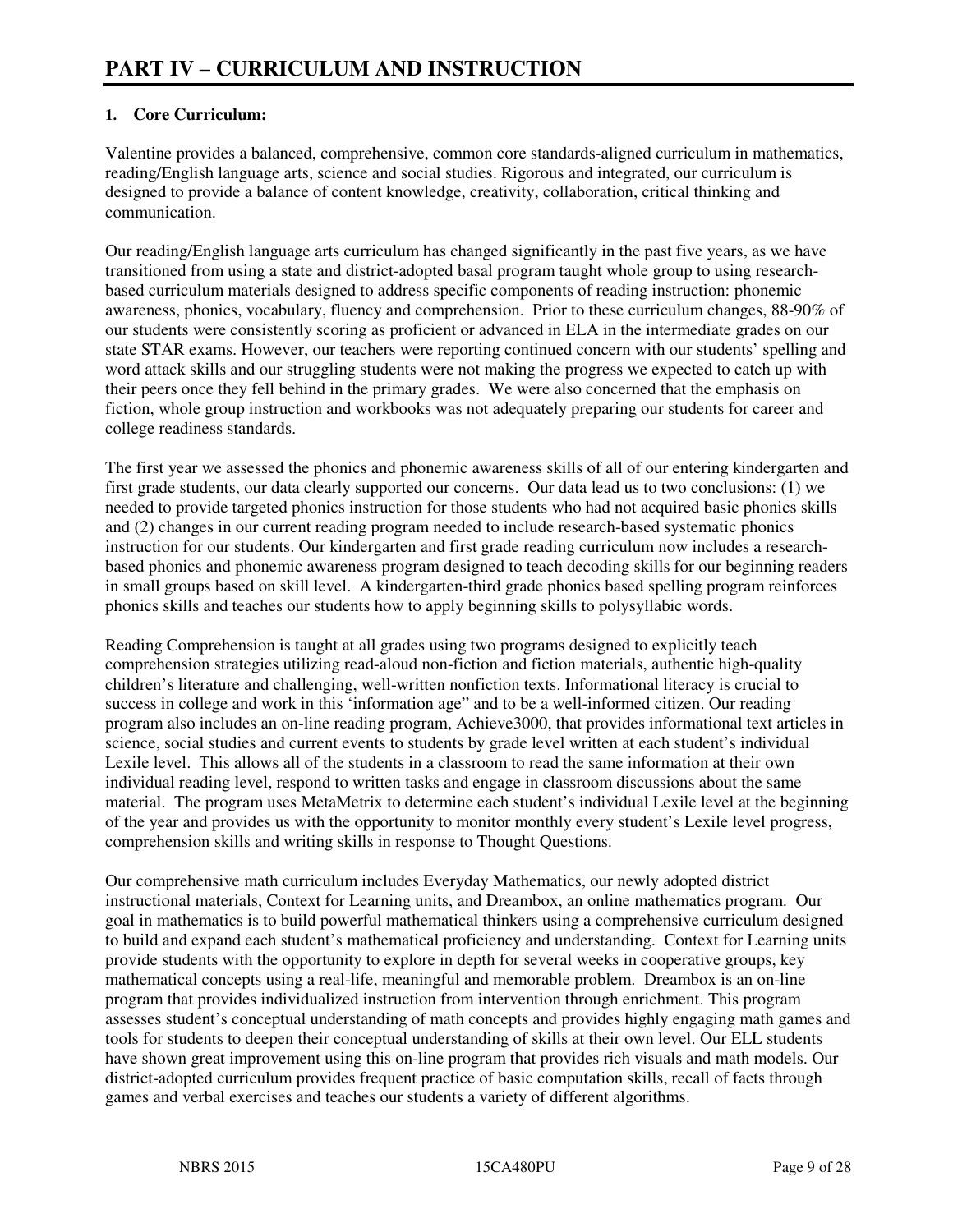Social Studies and science are taught using our district adopted curriculum materials for grades kindergarten through fifth. Science and social studies is also integrated in our English Language Arts and reading instruction. Our Science Lab coordinator facilitates a hands-on science lesson for every class twice a month. Our grade level teams plan the science lab lessons with the coordinator to align with the science curriculum map for each grade level. All of our students participate in at least one science related field trip each year. Our social studies curriculum also includes multiple field trip opportunities, historical plays, musical performances, and celebrations including American Heritage Day, California Gold Rush Celebration, Pioneer Days & our annual Valentine May Day Celebration.

#### **2. Other Curriculum Areas:**

Valentine Elementary School has a long-standing commitment to educating the whole child. Our curriculum is designed to help students develop intellectually, emotionally, aesthetically, and socially.

The arts are a critical and integrated part of our Valentine curriculum. Students learn the arts as discrete subjects, each with its own unique content, and, where appropriate, connect the arts to concepts and themes from the academic curriculum. We believe through the arts, children have a unique means of expression that allows them to explore ideas, subject matter, and culture in different ways. Achievement in the arts cultivates essential skills, such as problem solving, creative thinking, effective planning, time management, teamwork, and effective communication.

For each of the four arts disciplines- dance, music, theatre and visual arts- our state content standards have identified five strands which guide our instruction: artistic perception; creative expression; historical and cultural context; aesthetic valuing; and connections, relations, and applications. At each grade level content standards are specified for each strand. Our instruction and the experiences we plan for our students are guided by our goal to provide our students with the opportunity to gain competence in all five strands. Many of our students participate in the national PTA Reflections Contest entering visual arts, dance, music and photography categories.

Visual arts instruction at Valentine is provided in a well planned, meaningful and focused way. Standardsbased visual art lessons are provided by our classroom teachers using Adventures in Art, our adopted art curriculum and by our Art Specialist. Our classroom teachers at each grade level use our art curriculum to teach visual arts vocabulary, the elements of art (line, color, shape, form, texture, space & value), principles of design, historical and cultural dimensions, and to help our students develop perceptual skills and the ability to identify aesthetic qualities in works of art. Our students then have the opportunity in the Art Room to apply the artistic processes and skills learned in their classrooms. In the Art Room students are able to create their own original works of art. Our PTA generously supports the purchase of high quality art materials. Our students are able to use a variety of media including pencils, paints, crayons, clay, watercolor, and tempera. Our Spring Art Festival is an opportunity for every student in our school to have their artwork beautifully displayed.

Our Valentine students in grades kindergarten through fifth grade participate weekly in music instruction taught by our Music Specialist using the Spotlight on Music instructional materials for K-5. All of our third and fourth grade students learn to play the recorder, fifth grade students have the opportunity to participate in band instruction, and third-fifth grade students are invited to join our choir. All of our students participate in performances each year to showcase the music skills they have learned.

Valentine's May Day Celebration is a long-standing tradition in our community. Every student participates in a grade level dance performance learned in their PE class. Our PE program is based on our state PE Model Content Standards. All students in kindergarten through fifth grade participate daily in 30 minutes of PE instruction and 50 minutes of recess on our playground. Our students are in excellent physical shape. They run daily in PE. Our PE program is designed to include activities that develop fundamental and advanced motor skills and increase levels of physical fitness. Students learn about anatomy, physiology, character education, nutrition, and sun safety while playing cooperative and fitness games. Skills and strategies for good sportsmanship and team work are explicitly taught in PE. Our students strive during their elementary years to earn the President's Physical Fitness Award in fifth grade.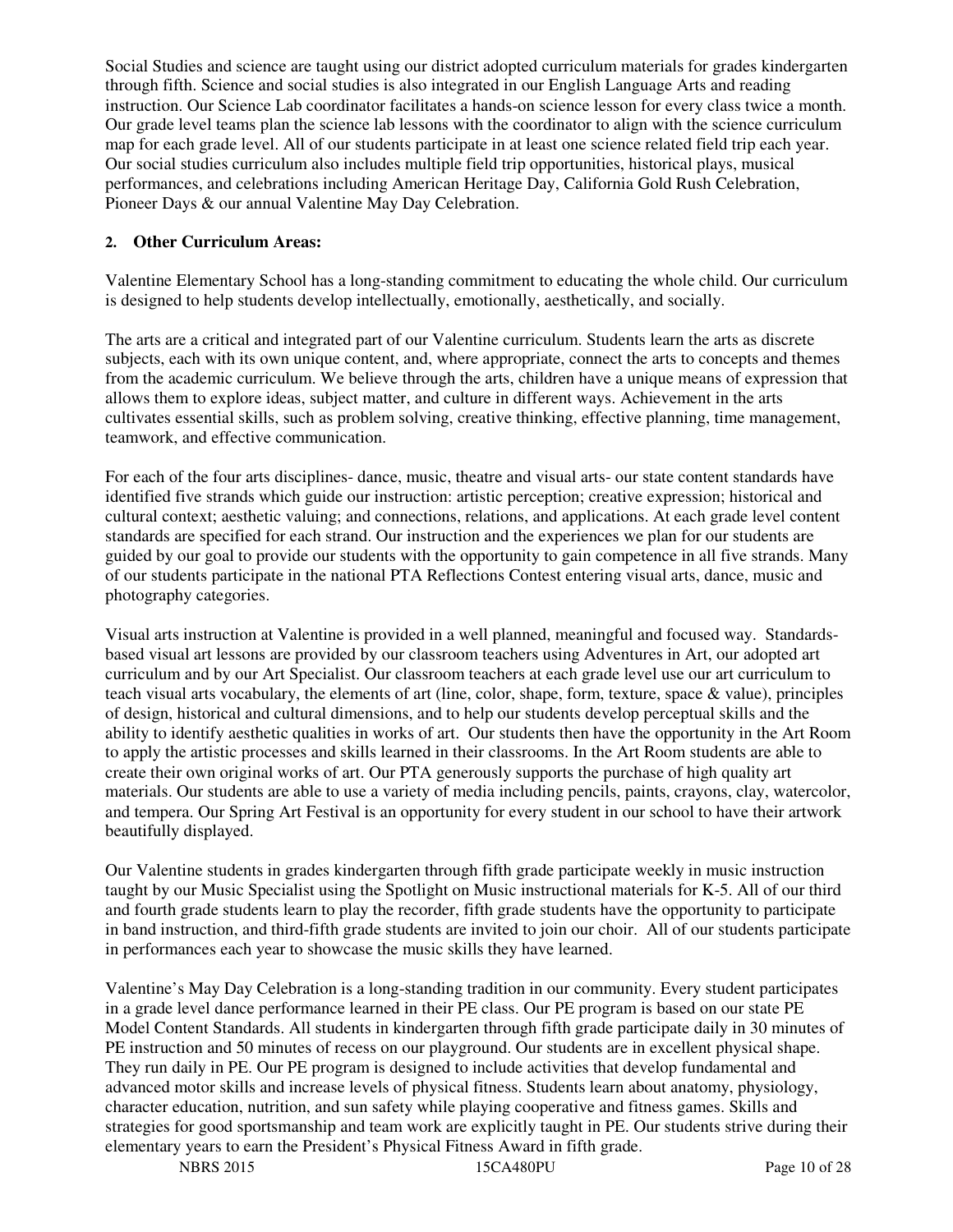Technology has become such an integral part of every student's learning at Valentine that it is challenging to think of it as a separate curriculum. We have a 1:1 ratio for student devices at Valentine: iPads for kindergarten and first grade and Chromebooks for second-fifth grade. Keyboarding skills are practiced daily. High quality, research-based on-line programs in reading and mathematics engage students in opportunities for individualized learning; students create slideshows, movies, keynote presentations, brochures, posters to demonstrate their learning in all subject areas; teachers, students and parents use gmail accounts, googledocs, and blogs to communicate, collaborate on assignments and projects, and to share their learning.

#### **3. Instructional Methods and Interventions:**

Differentiation and small group instruction in our beginning reading program is a key component of our success in reading instruction. Thirty minutes of our two hour reading/language arts block is dedicated to phonics instruction in the primary grades and for ELL students. Our students shuffle for this block of time to a classroom to work in a small group with other students at their skill level. Teachers utilize direct instruction practices in small groups using our systematic phonics program. We also provide before and after school small group instruction using this program for students who need additional intervention to achieve grade level standards.

Mathematics is taught using a variety of instructional strategies. Students are provided with the opportunity to explore in depth for several weeks in cooperative groups a new key mathematical concept using a reallife, meaningful and memorable problem. Students create mathematical models to demonstrate their thinking and solutions. Teachers facilitate student thinking during this cooperative group exploration process using a problem-solving framework for questioning. Direct instruction methods are used to teach students a variety of algorithms. Students use cooperative structures to explore the efficiency of each algorithm as applied to different problems. Practice of basic computation skills and recall of facts are taught through games, verbal exercises, and individualized on-line computer programs. Another on-line program provides highly engaging math games and tools for students to deepen their conceptual understanding of math concepts at their own independent level.

Across all curriculum areas, instructional strategies are used to engage students in meaningful discussions about literature and informational text. Our students at all grade levels are taught explicit skills in cooperative structures to increase our students' ability to engage in meaningful discussions with peers and participate effectively in cooperative learning projects. Reading comprehension instruction is designed so all students in a classroom can engage in meaningful discussions about literature and informational texts in science and social studies with their peers regardless of their reading levels. One example is an on-line program that provides three informational text articles each week aligned with grade level topics in social studies, science, and current events. Each child in a grade level receives the same article but written at their own Lexile level. Because every child is able to read the article at their own level, our teachers are able to use the articles in science and social studies instruction integrated with the teaching of reading comprehension and writing strategies. Rich whole group, small group and student partner discussions occur in our classrooms because all students can access the material at their own level.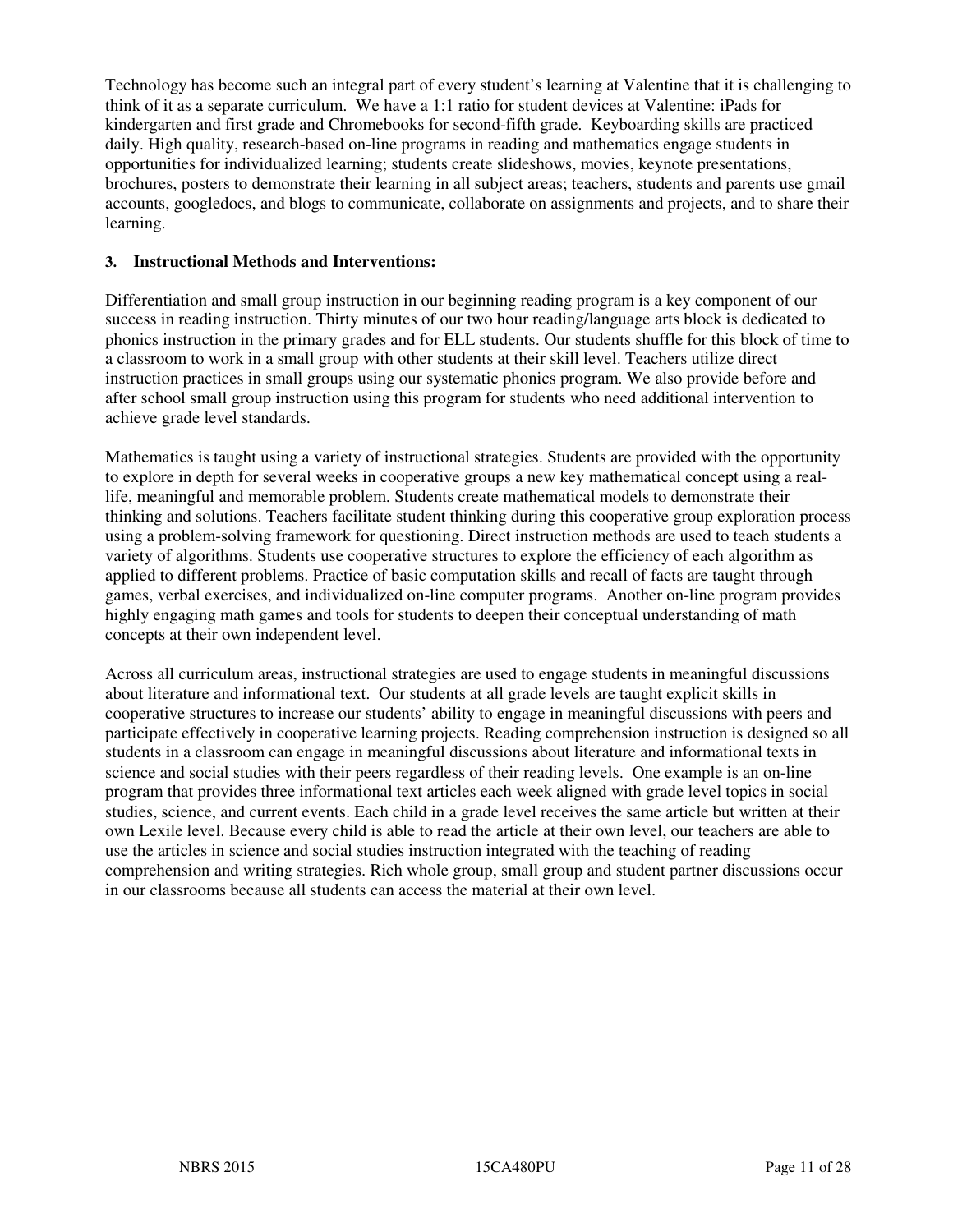#### **1. Assessment Results Narrative Summary:**

Mathematics is an area of strength for our students. Over the past five years, in 3rd grade the average percentage for the year of students who have scored Proficient or Advanced has ranged from 89-95%; in 4th grade 91-95%; in 5th 83-91%. Ninety percent of our 5th grade students scored Proficient or Advance in Science.

Our students also perform extremely well in Reading/ELA. Over the past five years, in 3rd grade the average percentage for the year of students who have scored Proficient or Advanced has ranged from 79- 88%; in 4th grade 79-92%; and 5th grade 84-94%.

The achievement gap for our Latino and Hispanic students evidenced by STAR scores for the 2009-2010 school year, was consistent across all grades levels in both mathematics and ELA. At every grade our Hispanic and Latino students had the lowest percentage of students in both subject areas with achievement gaps as high as 28% in third grade math and ELA. We were very concerned and determined to close the gap. Building data demonstrated areas of weakness in phonics, spelling, and decoding.

We implemented that year our research based phonics program in primary grades during reading instruction and a before and after school program taught by our teachers for our intermediate students. We also started a Math and ELA Summer Institute for students not meeting standards. We have seen a consistent trend of improvement for our Latino and Hispanic students in 3rd grade over the last 5 years from 67% to 94% in math and 59% to 81% in ELA performing Proficient or Advanced.

Although our ELL students have consistently performed well in ELA and mathematics, we did have an achievement gap last year for our ELL students in 5th grade math and ELA. We have provided additional training for our staff in GLAD instructional strategies and increased to full time our ELA teacher and added an instructional aide. Our building assessment data this year does not demonstrate an achievement gap for our ELL students.

#### **2. Assessment for Instruction and Learning and Sharing Assessment Results:**

Valentine staff use a variety of summative and formative assessment tools to measure student performance, guide instruction, identify students in need of additional support, and to differentiate for all learners. Technology has changed significantly our access to and the type of tools available to our staff for both summative and formative assessment.

All kindergarten and first grade students are assessed using DIBELS and SIPPS assessments at the beginning of the year to measure phonics and phonemic awareness skills and to determine small groups for instruction. Student progress is monitored throughout the school year using SIPPS progress monitoring assessments to determine if students are making satisfactory progress, to identify students in need of additional support, and to regroup students for targeted instruction. We upload our assessments to ESGI, an online program, designed for one-on-one testing with iPads. Staff record student responses electronically as students answer each item. Student performance data is automatically generated in multiple report formats and customized letters to parents with detailed information on each child's individual skill mastery are created together with personalized flash cards and suggestions for parents on how to support their child's learning at home. Students are also able to instantly see their data in a pie chart or graph so they can celebrate their mastery of skills and set new goals for learning. Grades second through fifth use the Achieve3000 online program, to assess Lexile levels and monitor student Lexile level growth during the year. Our staff use analysis of student written responses to Thought Questions for informational text articles in the Achieve3000 program to monitor writing skills of individual students and to guide writing instruction. Parents have access at any time to their child's Lexile level data in the online Achieve3000 program and to their child's written short answer responses.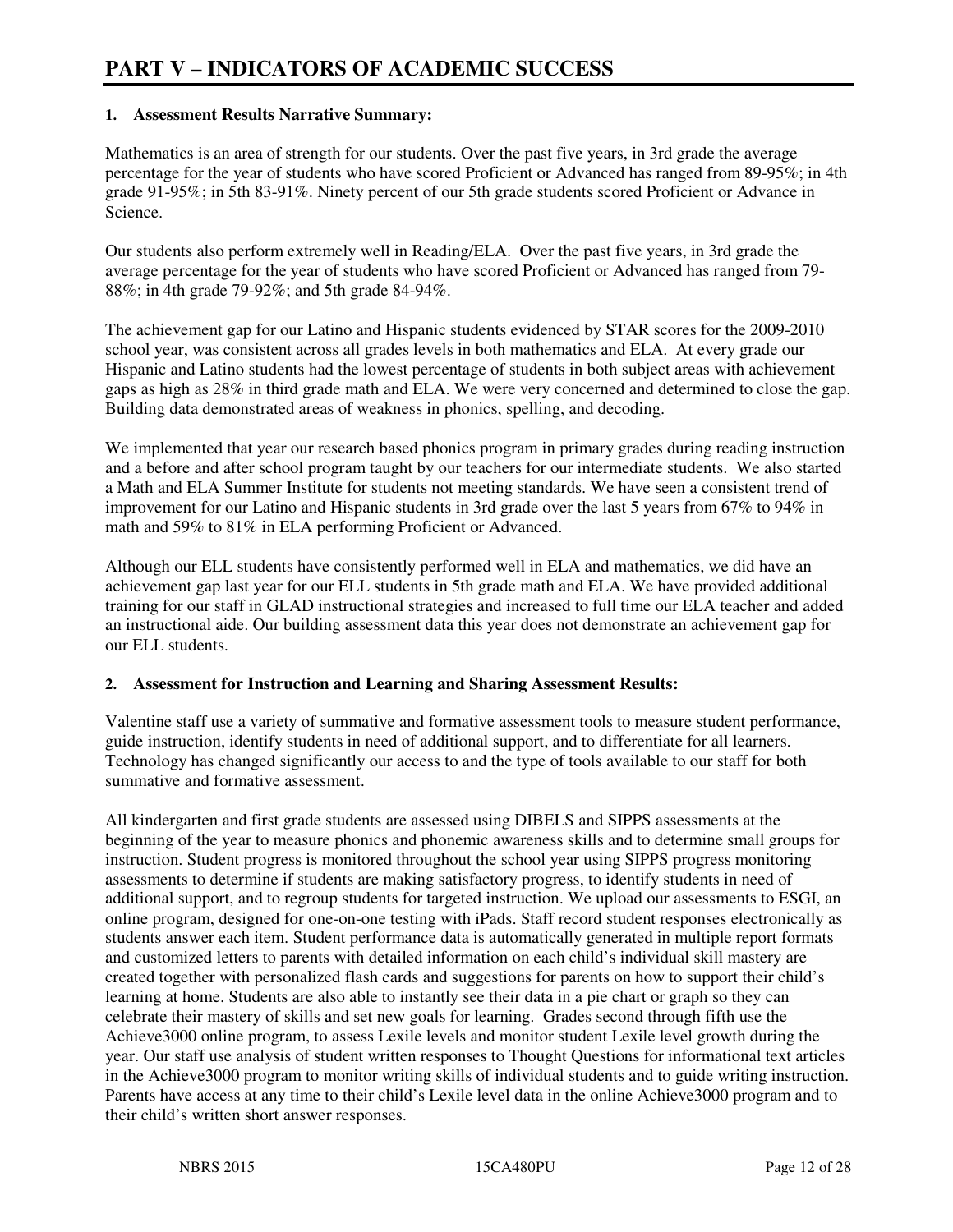Summative assessment occurs daily in our classrooms. Web-based software in our math program provides teachers with the opportunity to access on their iPads EM Daily Checklists of student mathematical understandings. Teachers record this data as they are observing and interacting with students solving problems. Teachers use the data they collect to effectively adapt their instruction for upcoming lessons and to monitor the development of students' mathematical understandings overtime.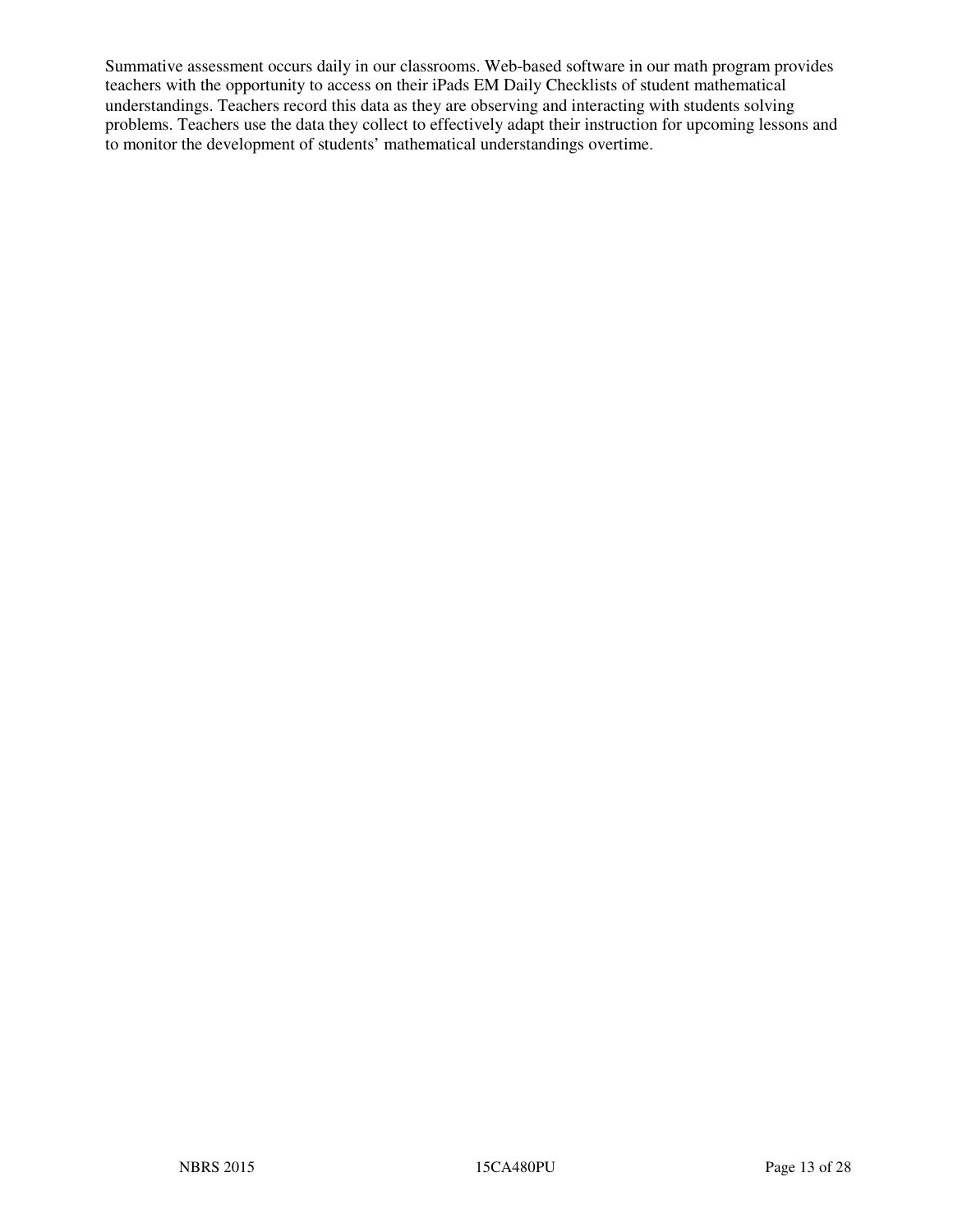## **1. School Climate/Culture**

We believe that social-emotional skills are fundamental to a well-educated 21st-century child's well-being. Our students' social-emotional skills, attitudes, and behavior all contribute significantly to our school culture. Our school-wide counseling program includes weekly lessons in all classrooms by our school counselor using Second Step, a research-based social-emotional skills program designed to improve students' executive function skills, skills for learning, empathy, emotion management, taking responsibility for one's actions and problem solving. These lessons use puppets, interactive songs and games, posters, lesson cards, and most important many opportunities for students to practice newly learned skills. In our first year of implementation our staff has been thrilled with the skills their students are demonstrating to manage frustration, disappointment and anger, fair ways to play, calming strong feelings, listening to learn, positive self-talk for learning- just to name a few. The Bullying Prevention Unit is fully integrated and taught with the Second Step program. All of our staff including our playground supervisors, teachers and instructional aides have received training in both programs to ensure that we are all using the same strategies and language with our students as they encounter challenges in the classroom, on the playground and at home. Our counselor sends an email to parents after every lesson describing the skills and strategies learned by their child in class that day. Parents are actively involved in workshops and presentations to learn about our program. Pre and post on-line behavior rating assessments allow us to track changes in our students' social-emotional competencies at the individual, class, and school level.

Classroom instructional strategies designed to prepare our students to be creative problem-solvers with strong communication and collaboration skills also contributes to a positive school culture. One of our K-5 reading programs explicitly teaches students how to engage in meaningful discussions with their peers. Students have multiple opportunities in their classrooms to discuss ideas with others, problem solve together, create visual representations of group thinking and solutions, learn to appreciate differences in each other's thinking, and recognize our similarities.

Collaboration is our key to a positive staff culture. Implementation of common core standards has required all of us to implement changes daily, try new strategies, and take risks. We recognize that we can not do this alone. "We are all in this together" is our staff theme. Our staff collaborate daily as grade level teams, we dedicate time at staff meetings to share our successes and challenges, and to discuss how the socialemotional strategies we are teaching students apply to our own work with each other.

## **2. Engaging Families and Community**

Our parents and community members volunteer over 42,000 hours each year. Volunteers in our classroom allow teachers to work with small groups of students needing targeted academic instruction, while volunteers are working with students in centers. Parents volunteer each class period in the Science Lab, Art Room, Computer Lab and library. Their support in these programs increases our students' opportunities for hands-on learning experiences in science, art, and social studies. Volunteers accompany our children on over 40 field trips, providing students with real life connections between their learning and our community. Our parents help us maintain our beautiful flower and learning garden, helping us to keep our campus looking loved, cared for, and a place that students are proud to call their school.

Our PTA leadership is broad-based with a leadership board composed of 18 members, 45 committees and 80 committee chairs. PTA plans both fund-raising and fun programs that bring together our families to support learning, create a strong sense of community, and to help us keep our parents informed about learning initiatives at our school. PTA's financial support has been instrumental in the implementation of our technology plan purchasing for our classrooms laptops, iPads, Chromebooks, interactive projectors, document cameras and sound systems. PTA funds technology programs, including SIPPS, Achieve3000 and Dreambox, designed for students to be actively engaged at their assessed level. Students are able in these programs to progress and learn foundational skills required to move forward either to grade level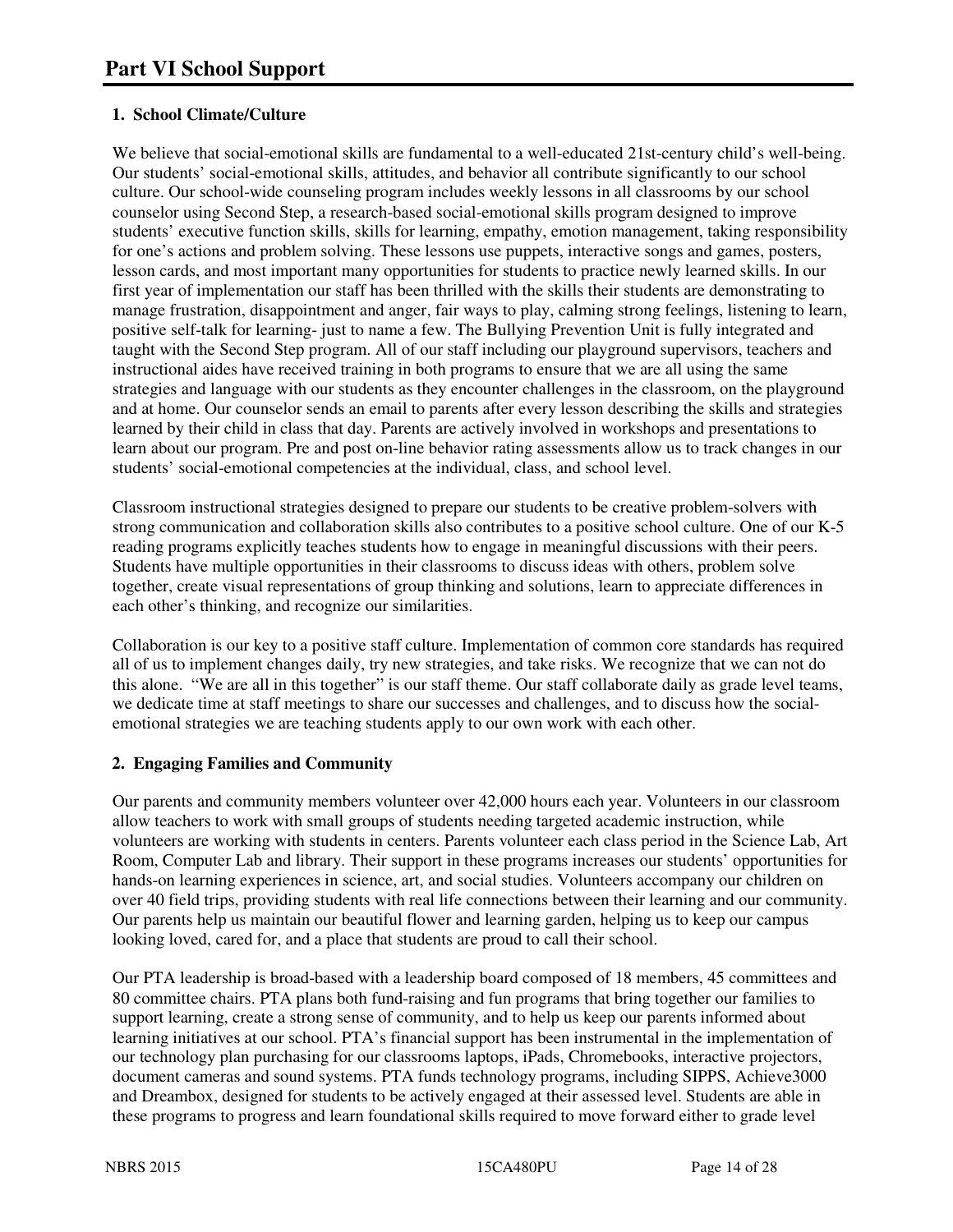standards or to progress beyond. Parents can view student progress and their level of participation in the program on line.

Our police and fire department are active on our campus visiting the playground at recess, organizing our Bike Rodeo and joining students as they walk and ride their bikes to school. San Marino Chinese Club provides an after school program on our campus for students to learn Chinese and complete homework. Our City Rotary supported 25 teachers with classroom enrichment grants last year. Our City Parks department offers after school programs including chess club, art classes, & guitar.

Our teachers design homework assignments that require students to engage in meaningful conversations with their parents and community members with follow-up writing assignments and discussions in class. Research indicates that student achievement is positively affected by parents who discuss books, movies and current events with their children- engaging their child in conversations about things larger than themselves. Our Achieve3000 program also provides every student weekly with a current event article and an engaging thought question. Students can access this program at home and engage in lively family discussions.

#### **3. Professional Development**

Our Comprehensive Master Professional Development Plan is designed each year as part of our School Improvement Plan. We believe that for professional development to successfully impact student learning it must focus on the content that our teachers teach, the methods that are used to teach that content, be sufficiently sustained and linked to daily classroom practice. Embedded in our professional development plan are norms that foster experimentation, collaboration, and continuous improvement. Teacher learning experiences at Valentine include workshops, trainings, and conferences along side what we consider to be most important-teacher collaboration- including the joint planning of lessons, the critiquing of student work, the study of and researching for curriculum materials, opportunities to observe peers teaching, book studies, and time each day for teachers to discuss and evaluate a new lesson or strategy taught that day. We believe that for professional development to change instruction and improve student learning, time must be available for teachers to have opportunities to practice, discuss, problem solve in small groups, conduct peer observations, and have clear expectations for implementation established.

The implementation of our new mathematics instructional materials and instructional practices aligned with common core standards has been one of our key areas of focus for professional development. All staff have participated in book studies and workshops to deepen our knowledge of the new math standards. Teachers and our principal have participated in our summer math institute designed for teachers to learn to teach mathematical concepts in depth using real-life, meaningful problems. During two hours of the institute each day teachers worked with expert math coaches who modeled inquiry-based lessons with the teachers doing the math problems as students themselves. Teachers planned lessons together and watched videos of a prior day's lesson. Students participated two hours a day in math lessons taught both by the math coaches and teachers. Teachers observed the math coaches teaching lessons and facilitating math discussions with the students by modeling effective questioning strategies. Math coaches provided teachers with feedback from lesson observations and video reviews. During the school year, our teachers jointly plan units and lessons using our new instructional materials. Staff meeting time is dedicated to math lesson studies across grade levels, sharing students' problem-solving work samples, and staff modeling lessons. Teachers are provided with release time to observe lessons and collaborate using observation guides focusing on the students' understanding of math concepts. We continuously monitor the effectiveness of our professional development by studying our assessment data on student achievement.

#### **4. School Leadership**

Our philosophy of leadership at Valentine is one of shared-leadership. Our principal is the instructional leader of our school. All of our staff are actively involved in instructional decisions and share accountability for the implementation of our initiatives.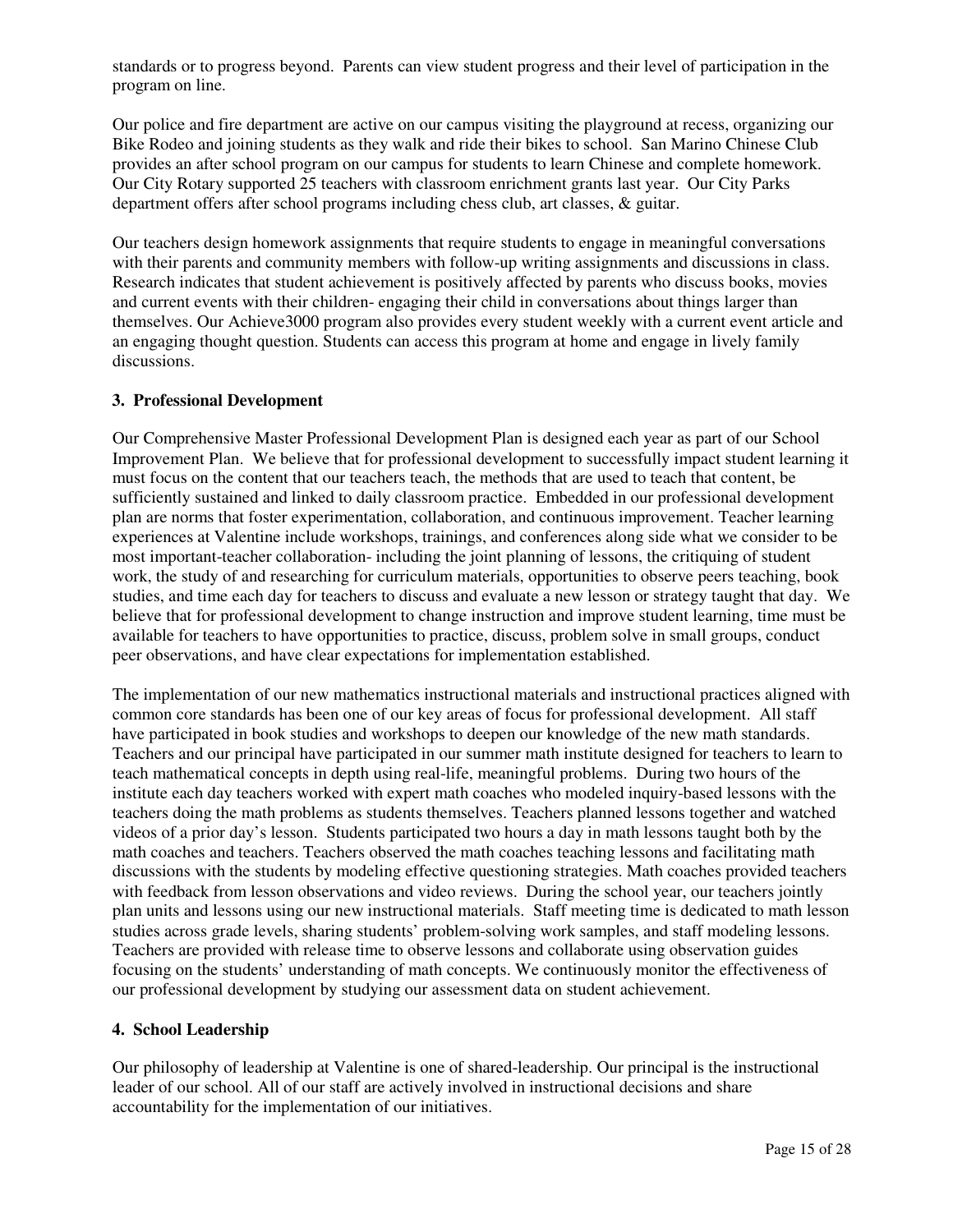One hour every Tuesday afternoon after school is dedicated to formal staff meetings (twice a month), grade level team meetings (once a month) and Leadership Team meetings (once a month). Every grade level and our specialists have a representative on our Leadership Team. Our Leadership Team sets our staff meeting agendas, shares strategies and concerns on implementation of our building initiatives, plans our professional development, and brainstorms new ideas. The Leadership Team is our building think-tank- the place that staff can bring ideas, strategies and concerns. As our Leadership Team plans staff meetings, our goal is to design meaningful activities that engage teachers in fun but efficient opportunities to discuss important issues, study data, and make decisions in a manner that allow all voices to be heard. A teacher's time is precious and a well-planned staff meeting maintains our positive school culture, keeps us smiling, and allows everyone to have input in decision-making.

Our School Site Council is composed of staff members, parents, and community and PTA leadership members. Our Leadership Team works closely with our Site Council. Our Site Council is responsible for developing our School Improvement Plan and Budget and approving the Building Safety Plan. These plans are developed in consultation with our staff teams and committees. Our Site Council is responsible for monitoring the implementation of our School Improvement Plan, including formal reviews of data, staff summaries of implementation and improvement, and completion of action step checklists. Including PTA leadership members on our Site Council provides us with the opportunity to align PTA expenditures and activities with our school improvement goals.

Every teacher in our school serves on one of our building committees as a grade level representative: Leadership Team, Safety Committee, Student Discipline Committee or Field Trips and Assemblies Committee.

We believe that every staff member is responsible for the learning of all of our students. Our decisionmaking model provides multiple layers for staff input, participation and accountability. The success of our model however depends upon our unwavering focus on student learning at Valentine Elementary School. We strive to always challenge ourselves to ask at every level of decision-making how does this decision impact our students? How will we hold ourselves and our students accountable? How will we know if this decision has a positive impact for our students?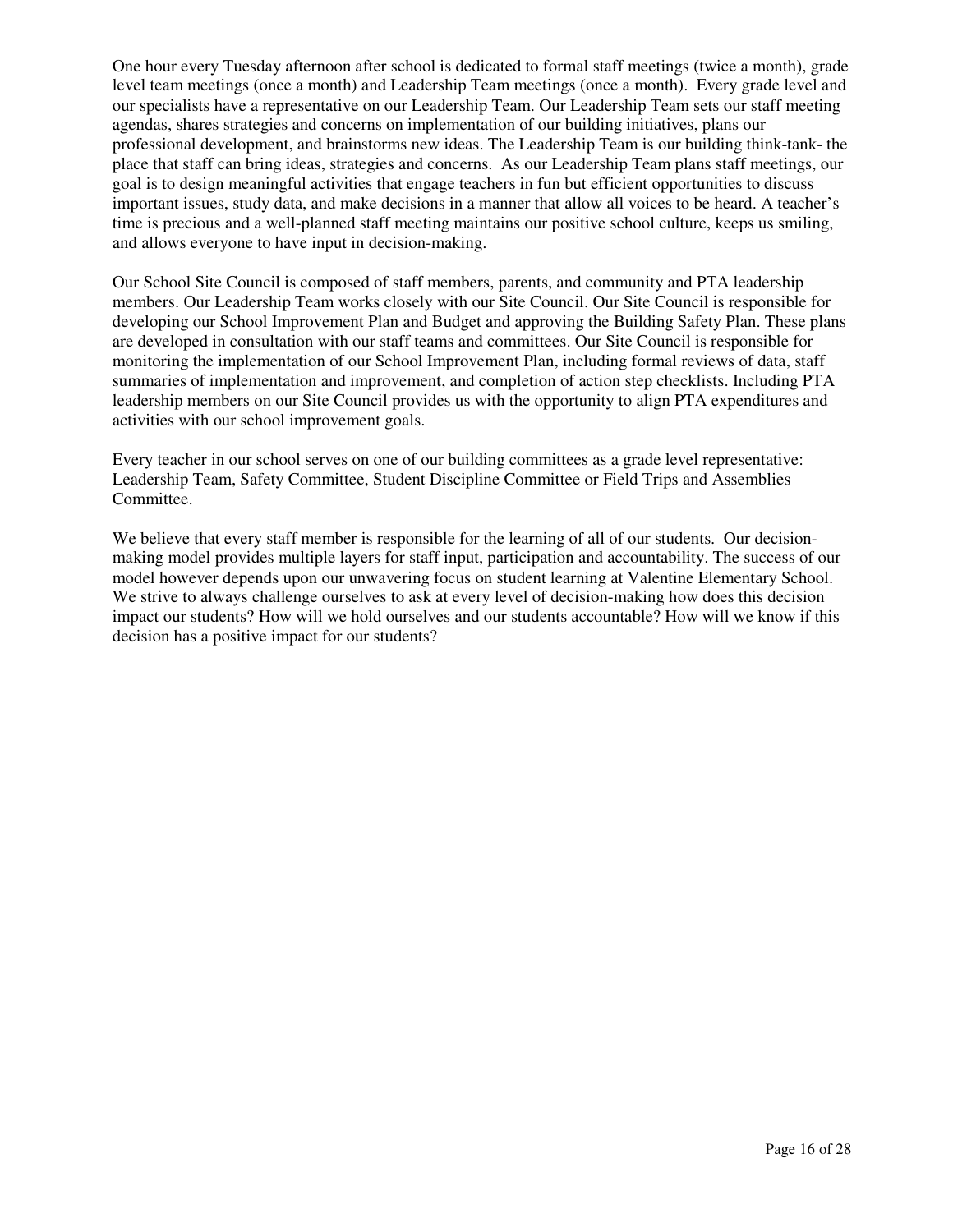# **PART VIII - ASSESSMENT RESULTS**

| <b>Subject:</b> Math                | <b>Test: STAR</b>                    |
|-------------------------------------|--------------------------------------|
| <b>All Students Tested/Grade: 3</b> | <b>Edition/Publication Year: N/A</b> |
| <b>Publisher: ETS</b>               |                                      |

| School Year                      | 2013-2014       | 2012-2013       | 2011-2012 | 2010-2011       | 2009-2010    |
|----------------------------------|-----------------|-----------------|-----------|-----------------|--------------|
| Testing month                    | May             | May             | May       | May             | May          |
| <b>SCHOOL SCORES*</b>            |                 |                 |           |                 |              |
| Proficient and above             | 89              | 94              | 88        | 91              | 95           |
| Advanced                         | 79              | $\overline{82}$ | 76        | $\overline{76}$ | 82           |
| Number of students tested        | 111             | 129             | 103       | 104             | 115          |
| Percent of total students tested | 99              | 98              | 100       | 100             | 100          |
| Number of students tested with   |                 |                 |           |                 |              |
| alternative assessment           |                 |                 |           |                 |              |
| % of students tested with        | $\mathbf{1}$    | $\mathbf{1}$    | 1         | 1               | $\mathbf{1}$ |
| alternative assessment           |                 |                 |           |                 |              |
| <b>SUBGROUP SCORES</b>           |                 |                 |           |                 |              |
| 1. Free and Reduced-Price        |                 |                 |           |                 |              |
| Meals/Socio-Economic/            |                 |                 |           |                 |              |
| <b>Disadvantaged Students</b>    |                 |                 |           |                 |              |
| Proficient and above             |                 |                 |           |                 |              |
| Advanced                         |                 |                 |           |                 |              |
| Number of students tested        |                 |                 |           |                 |              |
| 2. Students receiving Special    |                 |                 |           |                 |              |
| <b>Education</b>                 |                 |                 |           |                 |              |
| Proficient and above             |                 |                 |           |                 |              |
| Advanced                         |                 |                 |           |                 |              |
| Number of students tested        |                 |                 |           |                 |              |
| 3. English Language Learner      |                 |                 |           |                 |              |
| <b>Students</b>                  |                 |                 |           |                 |              |
| Proficient and above             | 79              | 100             | 80        | 100             | 88           |
| Advanced                         | 71              | 82              | 73        | 67              | 88           |
| Number of students tested        | 14              | 11              | 15        | 12              | 8            |
| 4. Hispanic or Latino            |                 |                 |           |                 |              |
| <b>Students</b>                  |                 |                 |           |                 |              |
| Proficient and above             | 94              | 78              | 80        | 83              | 67           |
| Advanced                         | $\overline{75}$ | $\overline{78}$ | 60        | 50              | 50           |
| Number of students tested        | 16              | 9               | 15        | 6               | 12           |
| 5. African- American             |                 |                 |           |                 |              |
| <b>Students</b>                  |                 |                 |           |                 |              |
| Proficient and above             |                 |                 |           |                 |              |
| Advanced                         |                 |                 |           |                 |              |
| Number of students tested        |                 |                 |           |                 |              |
| <b>6. Asian Students</b>         |                 |                 |           |                 |              |
| Proficient and above             | 89              | 100             | 90        | 96              | 100          |
| Advanced                         | 83              | 87              | 85        | 80              | 95           |
| Number of students tested        | 47              | 55              | 46        | 45              | 55           |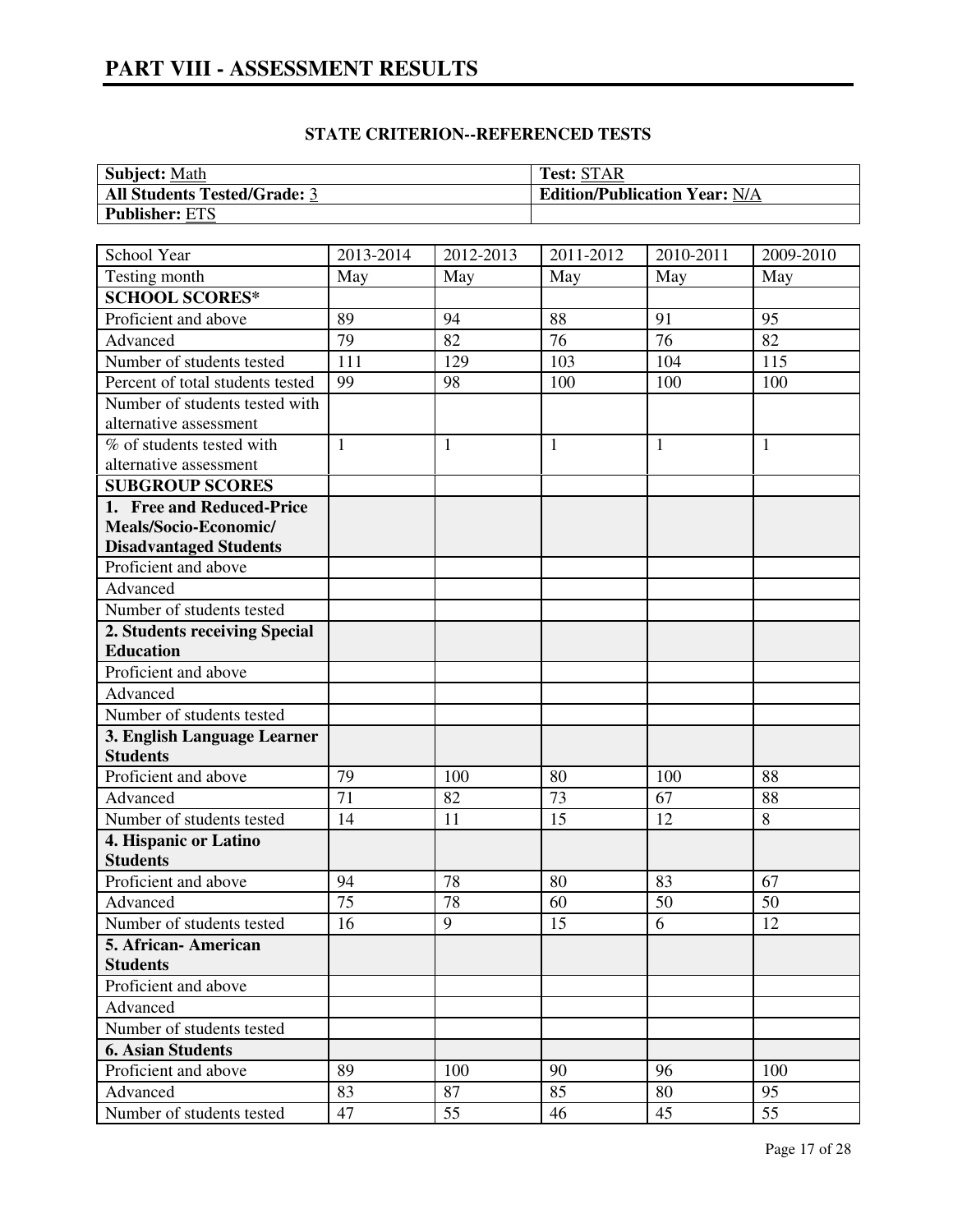| School Year                      | 2013-2014 | 2012-2013 | 2011-2012 | 2010-2011 | 2009-2010 |
|----------------------------------|-----------|-----------|-----------|-----------|-----------|
| 7. American Indian or            |           |           |           |           |           |
| <b>Alaska Native Students</b>    |           |           |           |           |           |
| Proficient and above             |           |           |           |           |           |
| Advanced                         |           |           |           |           |           |
| Number of students tested        |           |           |           |           |           |
| 8. Native Hawaiian or other      |           |           |           |           |           |
| <b>Pacific Islander Students</b> |           |           |           |           |           |
| Proficient and above             |           |           |           |           |           |
| Advanced                         |           |           |           |           |           |
| Number of students tested        |           |           |           |           |           |
| 9. White Students                |           |           |           |           |           |
| Proficient and above             | 84        | 90        | 93        | 88        | 96        |
| Advanced                         | 70        | 75        | 77        | 74        | 73        |
| Number of students tested        | 37        | 52        | 30        | 43        | 44        |
| <b>10. Two or More Races</b>     |           |           |           |           |           |
| identified Students              |           |           |           |           |           |
| Proficient and above             | 100       | 91        | 100       | 100       |           |
| Advanced                         | 100       | 91        | 70        | 89        |           |
| Number of students tested        | 10        | 11        | 10        | 9         |           |
| 11. Other 1: Other 1             |           |           |           |           |           |
| Proficient and above             |           |           |           |           |           |
| Advanced                         |           |           |           |           |           |
| Number of students tested        |           |           |           |           |           |
| 12. Other 2: Other 2             |           |           |           |           |           |
| Proficient and above             |           |           |           |           |           |
| Advanced                         |           |           |           |           |           |
| Number of students tested        |           |           |           |           |           |
| 13. Other 3: Other 3             |           |           |           |           |           |
| Proficient and above             |           |           |           |           |           |
| Advanced                         |           |           |           |           |           |
| Number of students tested        |           |           |           |           |           |

**NOTES:**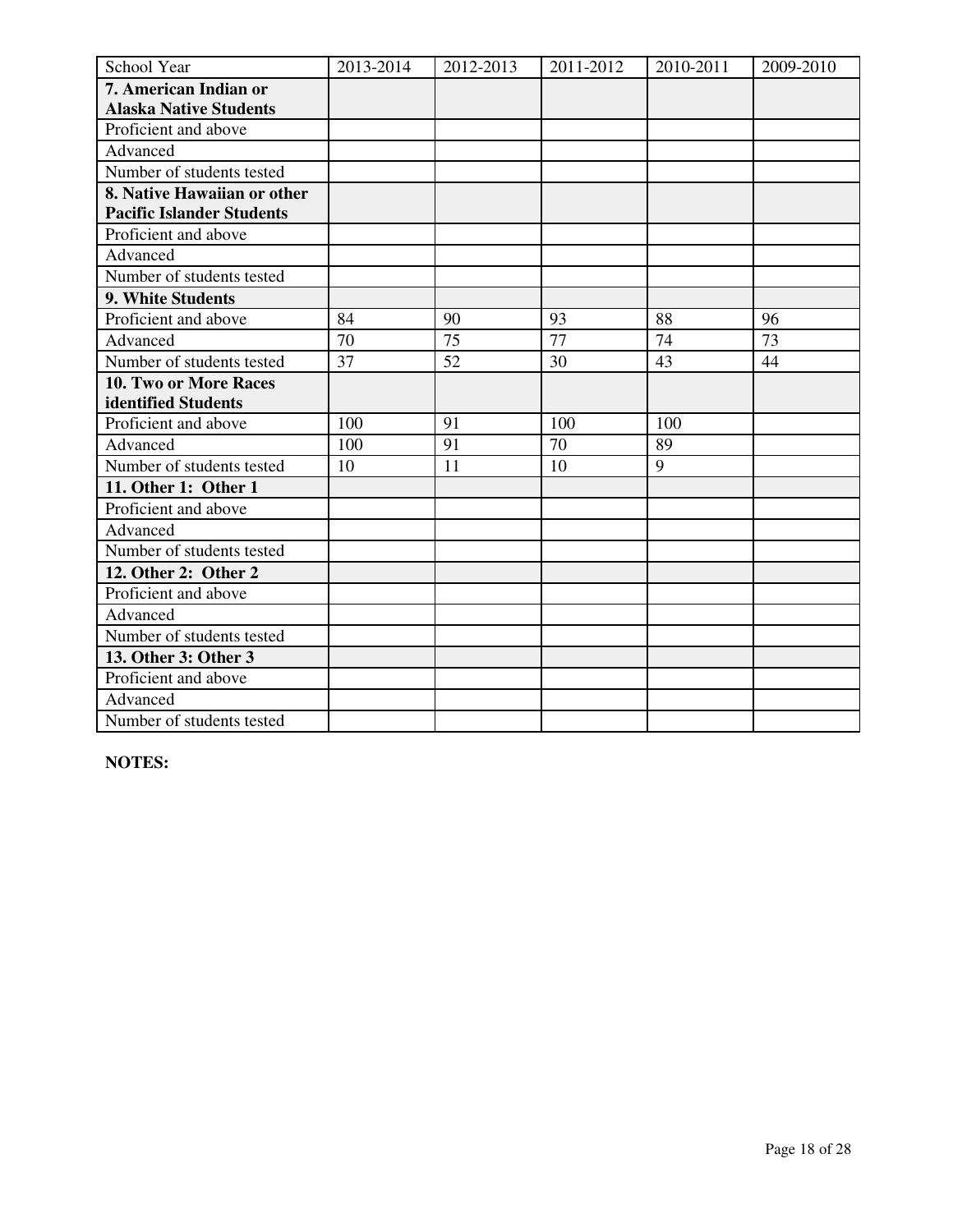| <b>Subject: Math</b>                | <b>Test: STAR</b>                    |
|-------------------------------------|--------------------------------------|
| <b>All Students Tested/Grade: 4</b> | <b>Edition/Publication Year: N/A</b> |
| <b>Publisher: ETS</b>               |                                      |

| School Year                              | 2013-2014    | 2012-2013      | 2011-2012      | 2010-2011 | 2009-2010      |
|------------------------------------------|--------------|----------------|----------------|-----------|----------------|
| Testing month                            | May          | May            | May            | May       | May            |
| <b>SCHOOL SCORES*</b>                    |              |                |                |           |                |
| Proficient and above                     | 92           | 91             | 91             | 95        | 94             |
| Advanced                                 | 82           | 62             | 79             | 82        | 75             |
| Number of students tested                | 131          | 106            | 112            | 115       | 118            |
| Percent of total students tested         | 100          | 99             | 100            | 100       | 100            |
| Number of students tested with           |              |                |                |           |                |
| alternative assessment                   |              |                |                |           |                |
| % of students tested with                | $\mathbf{1}$ | $\overline{2}$ | $\mathbf{1}$   | 1         | $\overline{0}$ |
| alternative assessment                   |              |                |                |           |                |
| <b>SUBGROUP SCORES</b>                   |              |                |                |           |                |
| 1. Free and Reduced-Price                |              |                |                |           |                |
| Meals/Socio-Economic/                    |              |                |                |           |                |
| <b>Disadvantaged Students</b>            |              |                |                |           |                |
| Proficient and above                     |              |                |                |           |                |
| Advanced                                 |              |                |                |           |                |
| Number of students tested                |              |                |                |           |                |
| 2. Students receiving Special            |              |                |                |           |                |
| <b>Education</b>                         |              |                |                |           |                |
| Proficient and above                     |              |                |                |           |                |
| Advanced                                 |              |                |                |           |                |
| Number of students tested                |              |                |                |           |                |
| 3. English Language Learner              |              |                |                |           |                |
| <b>Students</b>                          |              |                |                |           |                |
| Proficient and above                     | 100          | 85             | 93             | 100       | 100            |
| Advanced                                 | 86           | 46             | 67             | 100       | 86             |
| Number of students tested                | 14           | 13             | 15             | 9         | $\overline{7}$ |
| 4. Hispanic or Latino<br><b>Students</b> |              |                |                |           |                |
| Proficient and above                     | 64           | 86             | 60             | 82        | 78             |
| Advanced                                 | 27           | 43             | 20             | 45        | 44             |
| Number of students tested                | 11           | 14             | $\overline{5}$ | 11        | 9              |
| 5. African-American                      |              |                |                |           |                |
| <b>Students</b>                          |              |                |                |           |                |
| Proficient and above                     |              |                |                |           |                |
| Advanced                                 |              |                |                |           |                |
| Number of students tested                |              |                |                |           |                |
| <b>6. Asian Students</b>                 |              |                |                |           |                |
| Proficient and above                     | 98           | 96             | 94             | 100       | 100            |
| Advanced                                 | 93           | 65             | 87             | 92        | 86             |
| Number of students tested                | 54           | 49             | 52             | 52        | 49             |
| 7. American Indian or                    |              |                |                |           |                |
| <b>Alaska Native Students</b>            |              |                |                |           |                |
| Proficient and above                     |              |                |                |           |                |
| Advanced                                 |              |                |                |           |                |
|                                          |              |                |                |           |                |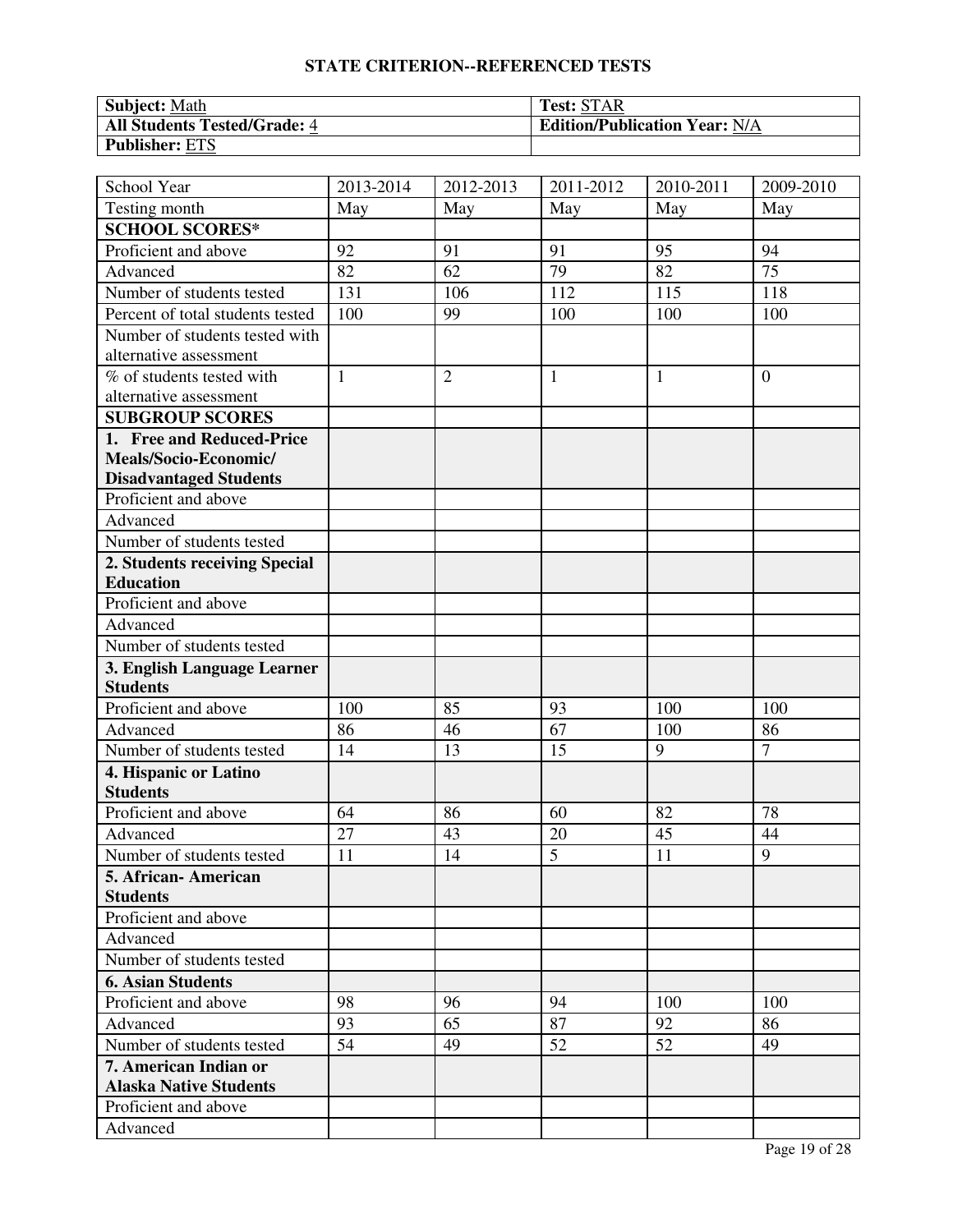| School Year                      | 2013-2014 | 2012-2013 | 2011-2012 | 2010-2011 | 2009-2010 |
|----------------------------------|-----------|-----------|-----------|-----------|-----------|
| Number of students tested        |           |           |           |           |           |
| 8. Native Hawaiian or other      |           |           |           |           |           |
| <b>Pacific Islander Students</b> |           |           |           |           |           |
| Proficient and above             |           |           |           |           |           |
| Advanced                         |           |           |           |           |           |
| Number of students tested        |           |           |           |           |           |
| 9. White Students                |           |           |           |           |           |
| Proficient and above             | 90        | 90        | 88        | 91        | 91        |
| Advanced                         | 79        | 68        | 79        | 79        | 71        |
| Number of students tested        | 52        | 31        | 42        | 42        | 58        |
| <b>10. Two or More Races</b>     |           |           |           |           |           |
| identified Students              |           |           |           |           |           |
| Proficient and above             | 100       | 80        | 100       | 100       |           |
| Advanced                         | 92        | 60        | 75        | 100       |           |
| Number of students tested        | 12        | 10        | 12        | 6         |           |
| 11. Other 1: Other 1             |           |           |           |           |           |
| Proficient and above             |           |           |           |           |           |
| Advanced                         |           |           |           |           |           |
| Number of students tested        |           |           |           |           |           |
| 12. Other 2: Other 2             |           |           |           |           |           |
| Proficient and above             |           |           |           |           |           |
| Advanced                         |           |           |           |           |           |
| Number of students tested        |           |           |           |           |           |
| 13. Other 3: Other 3             |           |           |           |           |           |
| Proficient and above             |           |           |           |           |           |
| Advanced                         |           |           |           |           |           |
| Number of students tested        |           |           |           |           |           |

**NOTES:** Two or more races was not a subgroup for data collection in the 2008-2009 school year.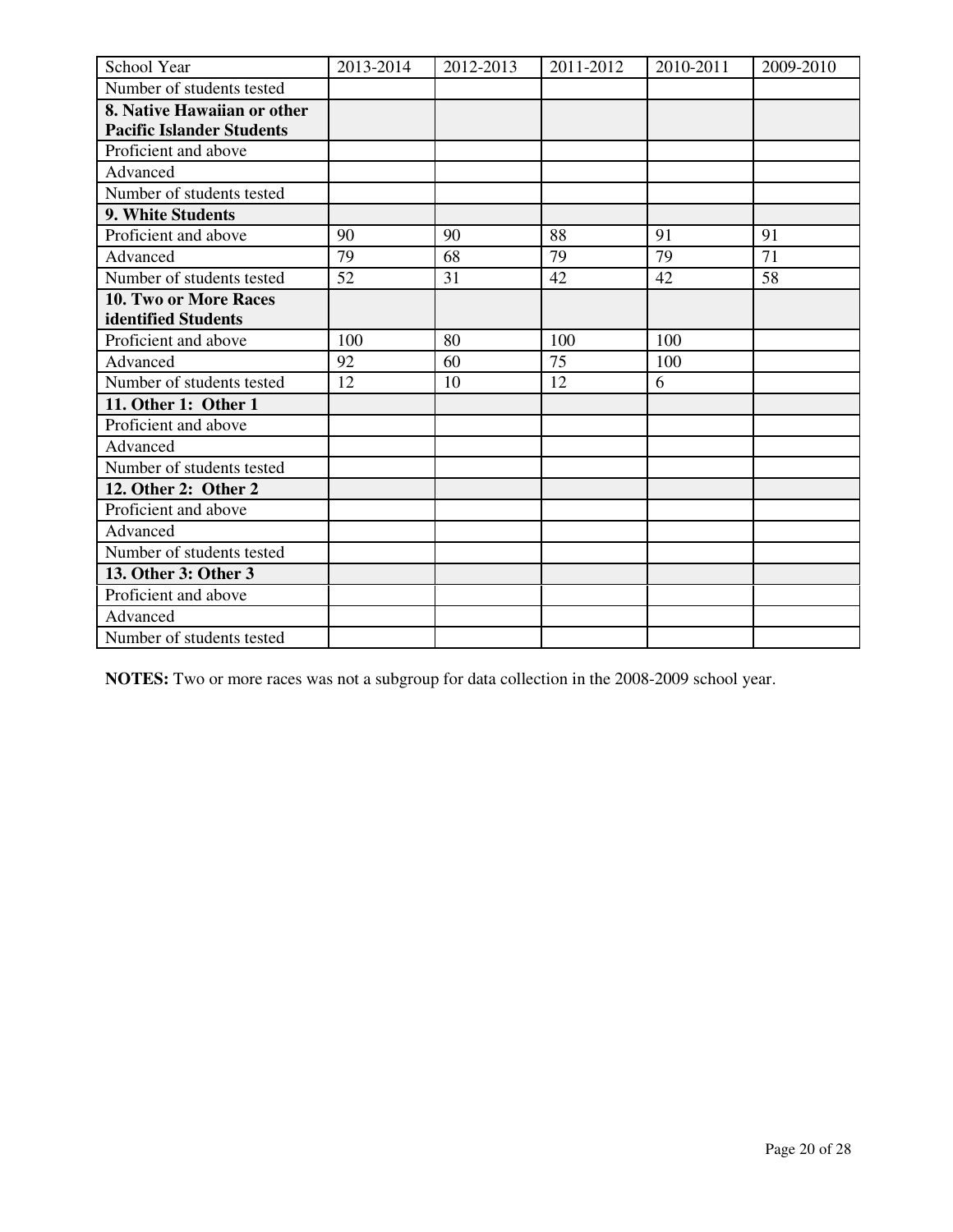| <b>Subject: Math</b>                | <b>Test: STAR</b>                    |
|-------------------------------------|--------------------------------------|
| <b>All Students Tested/Grade: 5</b> | <b>Edition/Publication Year: N/A</b> |
| <b>Publisher: ETS</b>               |                                      |

| School Year                      | 2013-2014      | 2012-2013    | 2011-2012    | 2010-2011      | 2009-2010      |
|----------------------------------|----------------|--------------|--------------|----------------|----------------|
| Testing month                    | May            | May          | May          | May            | May            |
| <b>SCHOOL SCORES*</b>            |                |              |              |                |                |
| Proficient and above             | 84             | 87           | 91           | 86             | 83             |
| Advanced                         | 46             | 51           | 61           | 46             | 40             |
| Number of students tested        | 108            | 117          | 123          | 117            | 143            |
| Percent of total students tested | 100            | 100          | 100          | 100            | 99             |
| Number of students tested with   |                |              |              |                |                |
| alternative assessment           |                |              |              |                |                |
| % of students tested with        | $\overline{2}$ | $\mathbf{1}$ | $\mathbf{1}$ | $\overline{3}$ | $\overline{3}$ |
| alternative assessment           |                |              |              |                |                |
| <b>SUBGROUP SCORES</b>           |                |              |              |                |                |
| 1. Free and Reduced-Price        |                |              |              |                |                |
| Meals/Socio-Economic/            |                |              |              |                |                |
| <b>Disadvantaged Students</b>    |                |              |              |                |                |
| Proficient and above             |                |              |              |                |                |
| Advanced                         |                |              |              |                |                |
| Number of students tested        |                |              |              |                |                |
| 2. Students receiving Special    |                |              |              |                |                |
| <b>Education</b>                 |                |              |              |                |                |
| Proficient and above             |                |              |              |                |                |
| Advanced                         |                |              |              |                |                |
| Number of students tested        |                |              |              |                |                |
| 3. English Language Learner      |                |              |              |                |                |
| <b>Students</b>                  |                |              |              |                |                |
| Proficient and above             | 67             | 83           | 60           | 80             | 91             |
| Advanced                         | 44             | 61           | 40           | 70             | 55             |
| Number of students tested        | 9              | 18           | 5            | 10             | 11             |
| 4. Hispanic or Latino            |                |              |              |                |                |
| <b>Students</b>                  |                |              |              |                |                |
| Proficient and above             | 73             | 50           | 50           | 67             | 67             |
| Advanced                         | 40             | 17           | 20           | 17             | 25             |
| Number of students tested        | 15             | 6            | 10           | 12             | 12             |
| 5. African- American             |                |              |              |                |                |
| <b>Students</b>                  |                |              |              |                |                |
| Proficient and above             |                |              |              |                |                |
| Advanced                         |                |              |              |                |                |
| Number of students tested        |                |              |              |                |                |
| <b>6. Asian Students</b>         |                |              |              |                |                |
| Proficient and above             | 84             | 91           | 95           | 98             | 93             |
| Advanced                         | 51             | 63           | 80           | 74             | 55             |
| Number of students tested        | 51             | 57           | 61           | 50             | 60             |
| 7. American Indian or            |                |              |              |                |                |
| <b>Alaska Native Students</b>    |                |              |              |                |                |
| Proficient and above             |                |              |              |                |                |
| Advanced                         |                |              |              |                |                |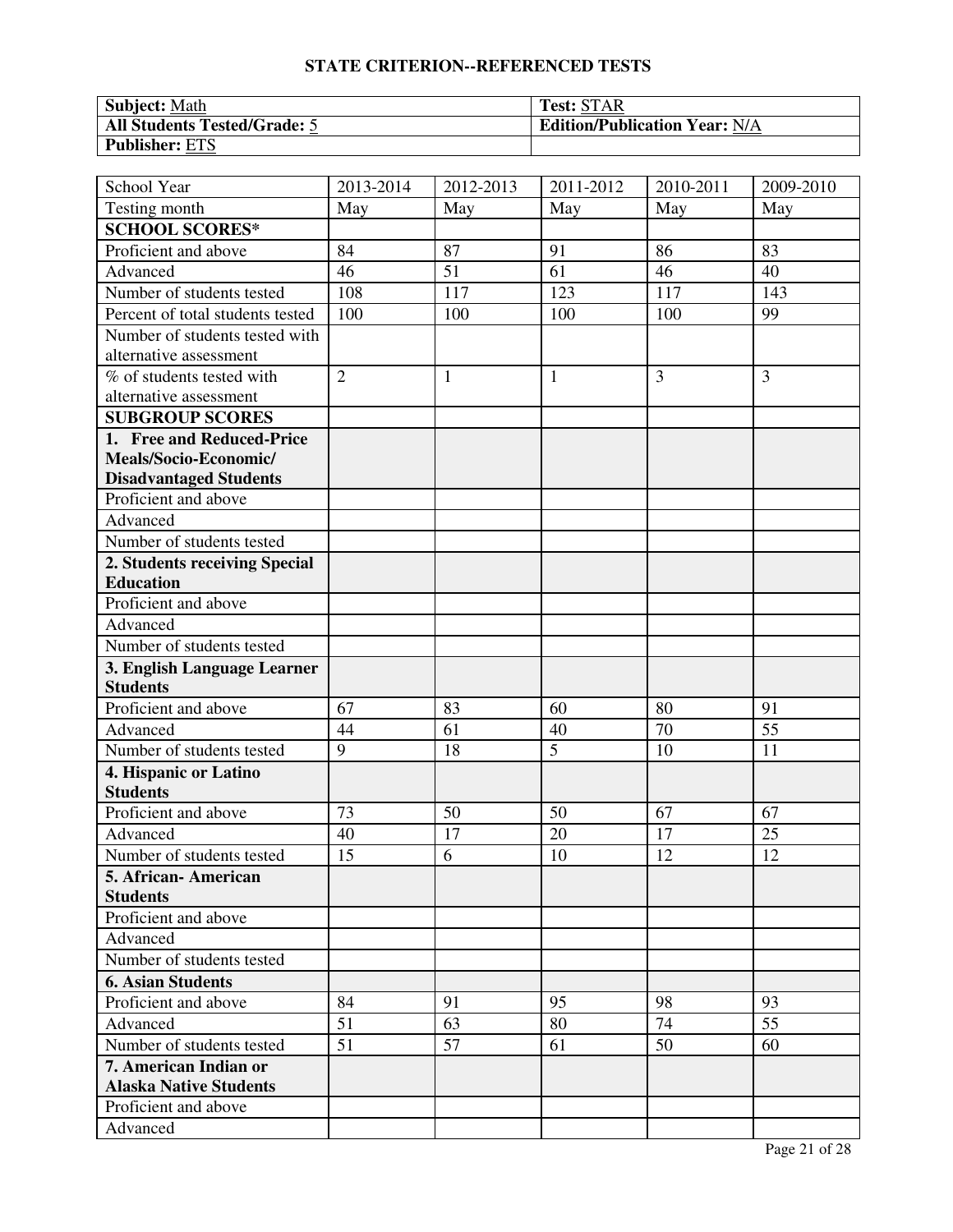| School Year                      | 2013-2014 | 2012-2013 | 2011-2012 | 2010-2011      | 2009-2010 |
|----------------------------------|-----------|-----------|-----------|----------------|-----------|
| Number of students tested        |           |           |           |                |           |
| 8. Native Hawaiian or other      |           |           |           |                |           |
| <b>Pacific Islander Students</b> |           |           |           |                |           |
| Proficient and above             |           |           |           |                |           |
| Advanced                         |           |           |           |                |           |
| Number of students tested        |           |           |           |                |           |
| <b>9. White Students</b>         |           |           |           |                |           |
| Proficient and above             | 90        | 88        | 93        | 78             | 76        |
| Advanced                         | 45        | 41        | 45        | 28             | 30        |
| Number of students tested        | 31        | 42        | 42        | 51             | 70        |
| 10. Two or More Races            |           |           |           |                |           |
| identified Students              |           |           |           |                |           |
| Proficient and above             | 80        | 83        | 100       | 50             |           |
| Advanced                         | 40        | 50        | 50        | $\overline{0}$ |           |
| Number of students tested        | 10        | 12        | 6         | $\overline{2}$ |           |
| 11. Other 1: Other 1             |           |           |           |                |           |
| Proficient and above             |           |           |           |                |           |
| Advanced                         |           |           |           |                |           |
| Number of students tested        |           |           |           |                |           |
| 12. Other 2: Other 2             |           |           |           |                |           |
| Proficient and above             |           |           |           |                |           |
| Advanced                         |           |           |           |                |           |
| Number of students tested        |           |           |           |                |           |
| 13. Other 3: Other 3             |           |           |           |                |           |
| Proficient and above             |           |           |           |                |           |
| Advanced                         |           |           |           |                |           |
| Number of students tested        |           |           |           |                |           |

**NOTES:** Two or More Races was not a subgroup for data collection in the 2008-2009 school year. During the 2008-2009 & 2009-2010 school years, Valentine had a special education classroom with all of the students from both elementary schools who participated in the alternative assessment. This resulted in more than 2% of our student population in the 5th grade participating in the alternative assessment.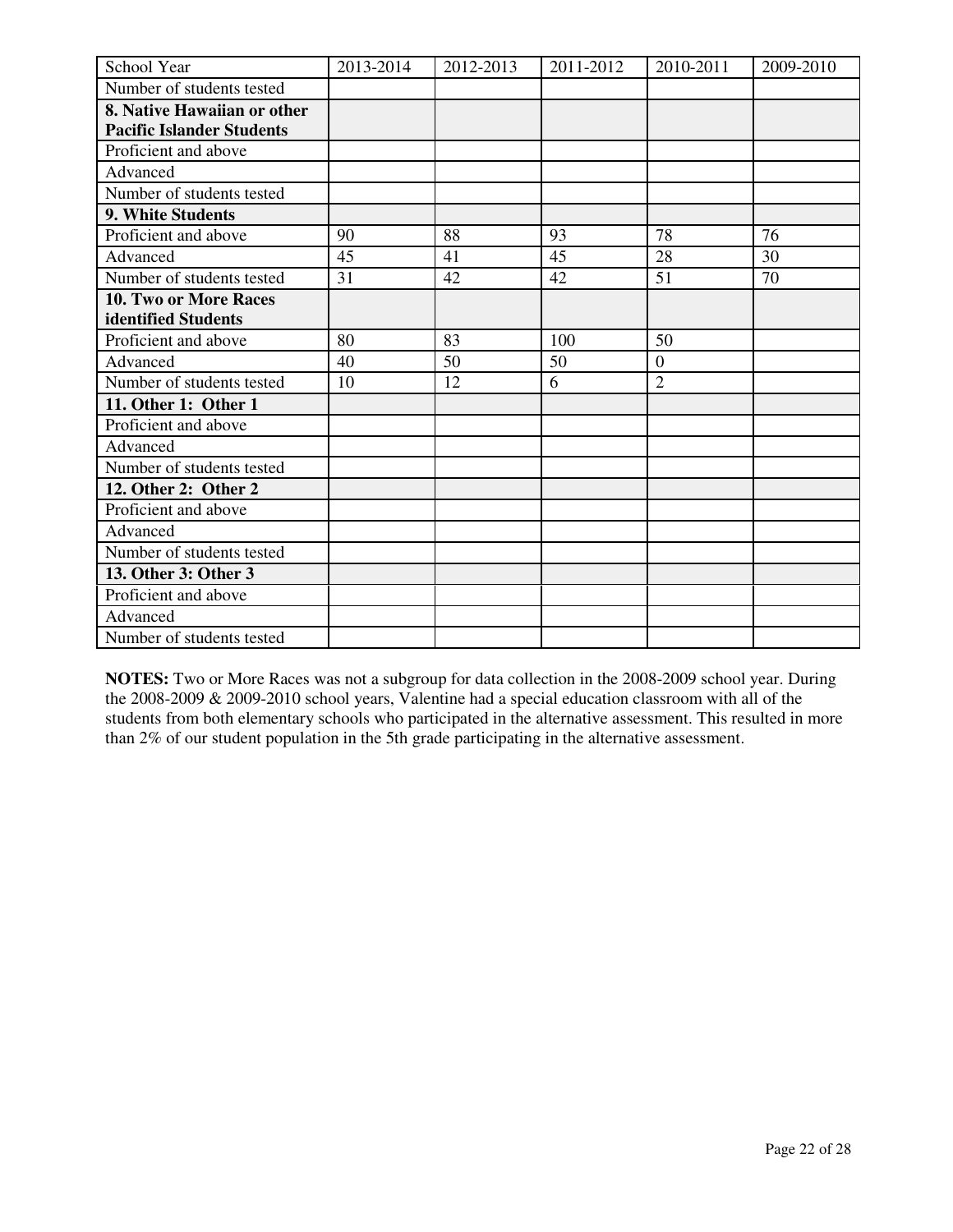| <b>Subject:</b> Reading/ELA         | <b>Test: STAR</b>                    |
|-------------------------------------|--------------------------------------|
| <b>All Students Tested/Grade: 3</b> | <b>Edition/Publication Year: N/A</b> |
| <b>Publisher: ETS</b>               |                                      |

| School Year                                            | 2013-2014    | 2012-2013    | $\overline{20}11 - 2012$ | 2010-2011 | 2009-2010 |
|--------------------------------------------------------|--------------|--------------|--------------------------|-----------|-----------|
| Testing month                                          | May          | May          | May                      | May       | May       |
| <b>SCHOOL SCORES*</b>                                  |              |              |                          |           |           |
| Proficient and above                                   | 85           | 89           | 79                       | 83        | 88        |
| Advanced                                               | 55           | 60           | 42                       | 58        | 57        |
| Number of students tested                              | 111          | 130          | 103                      | 103       | 115       |
| Percent of total students tested                       | 99           | 99           | 100                      | 99        | 100       |
| Number of students tested with                         |              |              |                          |           |           |
| alternative assessment                                 |              |              |                          |           |           |
| % of students tested with                              | $\mathbf{1}$ | $\mathbf{1}$ | $\mathbf{1}$             | 1         | 1         |
| alternative assessment                                 |              |              |                          |           |           |
| <b>SUBGROUP SCORES</b>                                 |              |              |                          |           |           |
| 1. Free and Reduced-Price                              |              |              |                          |           |           |
| Meals/Socio-Economic/                                  |              |              |                          |           |           |
| <b>Disadvantaged Students</b>                          |              |              |                          |           |           |
| Proficient and above                                   |              |              |                          |           |           |
| Advanced                                               |              |              |                          |           |           |
| Number of students tested                              |              |              |                          |           |           |
| 2. Students receiving Special                          |              |              |                          |           |           |
| <b>Education</b>                                       |              |              |                          |           |           |
| Proficient and above                                   |              |              |                          |           |           |
| Advanced                                               |              |              |                          |           |           |
| Number of students tested                              |              |              |                          |           |           |
| 3. English Language Learner                            |              |              |                          |           |           |
| <b>Students</b>                                        |              |              |                          |           |           |
| Proficient and above                                   | 79           | 91           | 67                       | 92        | 63        |
| Advanced                                               | 21           | 36           | 33                       | 25        | 25        |
| Number of students tested                              | 14           | 11           | 15                       | 12        | 8         |
| 4. Hispanic or Latino                                  |              |              |                          |           |           |
| <b>Students</b>                                        |              |              |                          |           |           |
| Proficient and above                                   | 81           | 78           | 67                       | 67        | 59        |
| Advanced                                               | 38           | 56           | 40                       | 33        | 17        |
| Number of students tested                              | 16           | 9            | 15                       | 6         | 12        |
| 5. African - American                                  |              |              |                          |           |           |
| <b>Students</b>                                        |              |              |                          |           |           |
| Proficient and above                                   |              |              |                          |           |           |
| Advanced                                               |              |              |                          |           |           |
| Number of students tested                              |              |              |                          |           |           |
| <b>6. Asian Students</b>                               |              |              |                          |           |           |
| Proficient and above                                   | 85<br>57     | 91<br>62     | 80<br>41                 | 89<br>58  | 93<br>62  |
| Advanced                                               |              |              |                          |           |           |
| Number of students tested                              | 47           | 55           | 46                       | 45        | 55        |
| 7. American Indian or<br><b>Alaska Native Students</b> |              |              |                          |           |           |
| Proficient and above                                   |              |              |                          |           |           |
| Advanced                                               |              |              |                          |           |           |
|                                                        |              |              |                          |           |           |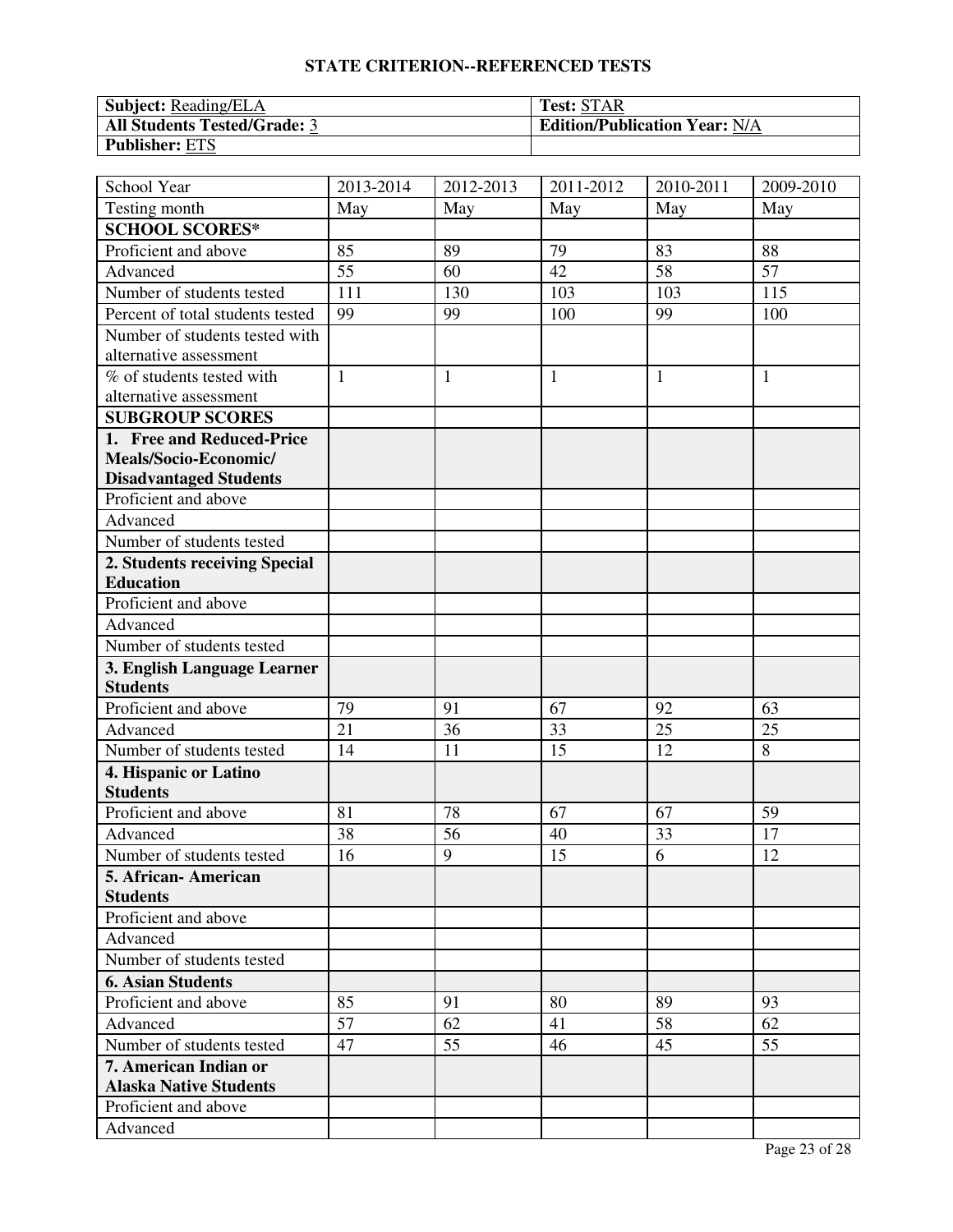| School Year                      | 2013-2014 | 2012-2013 | 2011-2012 | 2010-2011 | 2009-2010 |
|----------------------------------|-----------|-----------|-----------|-----------|-----------|
| Number of students tested        |           |           |           |           |           |
| 8. Native Hawaiian or other      |           |           |           |           |           |
| <b>Pacific Islander Students</b> |           |           |           |           |           |
| Proficient and above             |           |           |           |           |           |
| Advanced                         |           |           |           |           |           |
| Number of students tested        |           |           |           |           |           |
| 9. White Students                |           |           |           |           |           |
| Proficient and above             | 84        | 87        | 83        | 79        | 91        |
| Advanced                         | 49        | 55        | 50        | 57        | 59        |
| Number of students tested        | 37        | 53        | 30        | 42        | 44        |
| <b>10. Two or More Races</b>     |           |           |           |           |           |
| identified Students              |           |           |           |           |           |
| Proficient and above             | 90        | 100       | 90        | 89        |           |
| Advanced                         | 90        | 82        | 30        | 89        |           |
| Number of students tested        | 10        | 11        | 10        | 9         |           |
| 11. Other 1: Other 1             |           |           |           |           |           |
| Proficient and above             |           |           |           |           |           |
| Advanced                         |           |           |           |           |           |
| Number of students tested        |           |           |           |           |           |
| 12. Other 2: Other 2             |           |           |           |           |           |
| Proficient and above             |           |           |           |           |           |
| Advanced                         |           |           |           |           |           |
| Number of students tested        |           |           |           |           |           |
| 13. Other 3: Other 3             |           |           |           |           |           |
| Proficient and above             |           |           |           |           |           |
| Advanced                         |           |           |           |           |           |
| Number of students tested        |           |           |           |           |           |

**NOTES:** Two or more races was not a reported category in 2008-2009.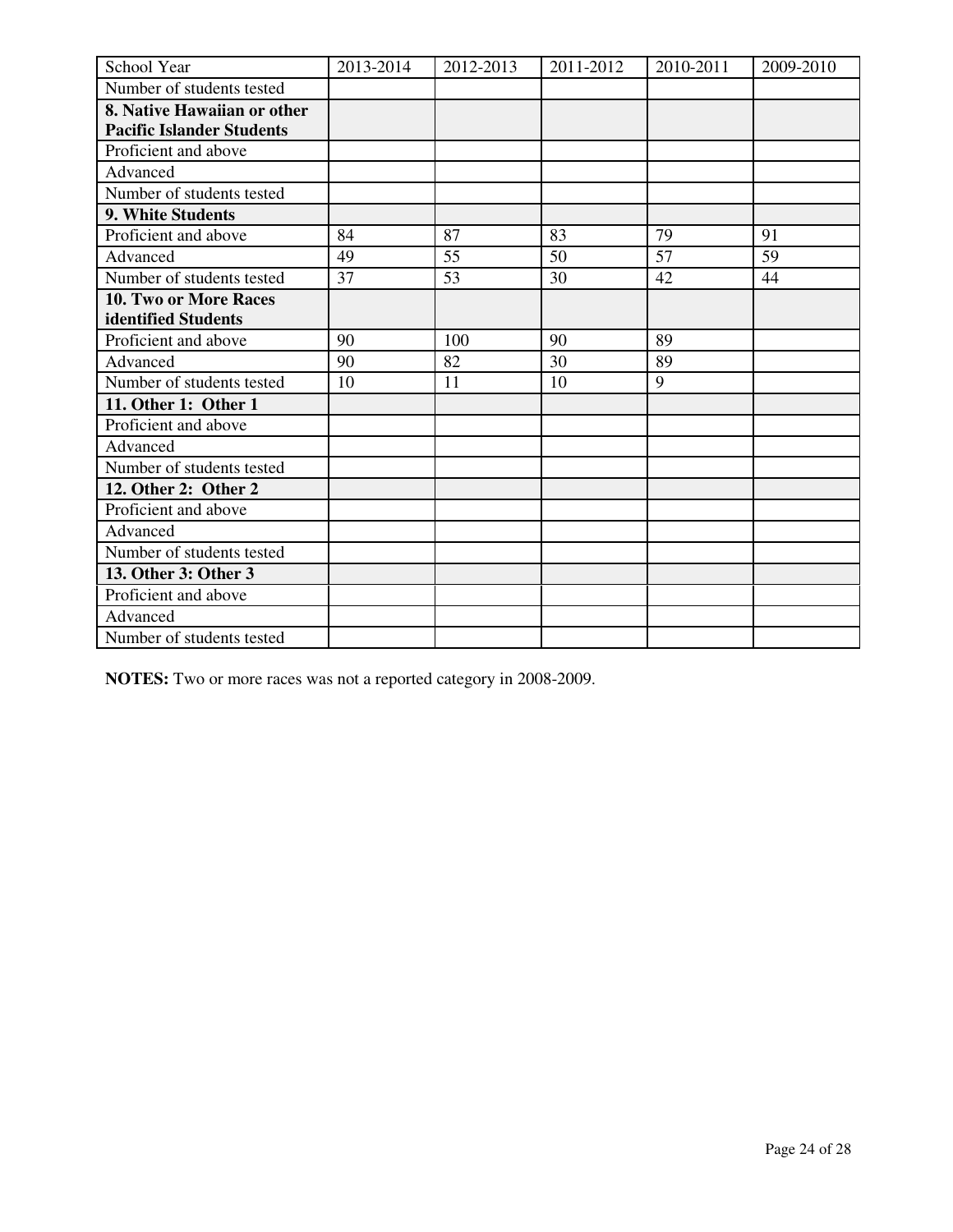| <b>Subject:</b> Reading/ELA  | <b>Test: STAR</b>                    |
|------------------------------|--------------------------------------|
| All Students Tested/Grade: 4 | <b>Edition/Publication Year: N/A</b> |
| <b>Publisher: ETS</b>        |                                      |

| School Year                      | 2013-2014    | $\overline{20}$ 12-2013 | $\overline{20}11 - 2012$ | 2010-2011 | 2009-2010      |
|----------------------------------|--------------|-------------------------|--------------------------|-----------|----------------|
| Testing month                    | May          | May                     | May                      | May       | May            |
| <b>SCHOOL SCORES*</b>            |              |                         |                          |           |                |
| Proficient and above             | 89           | 89                      | 90                       | 92        | 91             |
| Advanced                         | 78           | 65                      | 81                       | 70        | 71             |
| Number of students tested        | 131          | 106                     | 111                      | 115       | 118            |
| Percent of total students tested | 100          | 99                      | 100                      | 100       | 100            |
| Number of students tested with   |              |                         |                          |           |                |
| alternative assessment           |              |                         |                          |           |                |
| % of students tested with        | $\mathbf{1}$ | $\overline{2}$          | $\mathbf{1}$             | 1         | $\overline{0}$ |
| alternative assessment           |              |                         |                          |           |                |
| <b>SUBGROUP SCORES</b>           |              |                         |                          |           |                |
| 1. Free and Reduced-Price        |              |                         |                          |           |                |
| Meals/Socio-Economic/            |              |                         |                          |           |                |
| <b>Disadvantaged Students</b>    |              |                         |                          |           |                |
| Proficient and above             |              |                         |                          |           |                |
| Advanced                         |              |                         |                          |           |                |
| Number of students tested        |              |                         |                          |           |                |
| 2. Students receiving Special    |              |                         |                          |           |                |
| <b>Education</b>                 |              |                         |                          |           |                |
| Proficient and above             |              |                         |                          |           |                |
| Advanced                         |              |                         |                          |           |                |
| Number of students tested        |              |                         |                          |           |                |
| 3. English Language Learner      |              |                         |                          |           |                |
| <b>Students</b>                  |              |                         |                          |           |                |
| Proficient and above             | 93           | 62                      | 93                       | 78        | 86             |
| Advanced                         | 71           | 39                      | 73                       | 78        | 58             |
| Number of students tested        | 14           | 13                      | 15                       | 9         | $\overline{7}$ |
| 4. Hispanic or Latino            |              |                         |                          |           |                |
| <b>Students</b>                  |              |                         |                          |           |                |
| Proficient and above             | 46           | 79                      | 60                       | 46        | 78             |
| Advanced                         | 36           | 64                      | 20                       | 18        | 78             |
| Number of students tested        | 11           | 14                      | $\overline{5}$           | 11        | 9              |
| 5. African - American            |              |                         |                          |           |                |
| <b>Students</b>                  |              |                         |                          |           |                |
| Proficient and above             |              |                         |                          |           |                |
| Advanced                         |              |                         |                          |           |                |
| Number of students tested        |              |                         |                          |           |                |
| <b>6. Asian Students</b>         |              |                         |                          |           |                |
| Proficient and above             | 91           | 88                      | 94                       | 98        | 92             |
| Advanced                         | 80           | 63                      | 86                       | 81        | 71             |
| Number of students tested        | 54           | 49                      | 52                       | 52        | 49             |
| 7. American Indian or            |              |                         |                          |           |                |
| <b>Alaska Native Students</b>    |              |                         |                          |           |                |
| Proficient and above             |              |                         |                          |           |                |
| Advanced                         |              |                         |                          |           |                |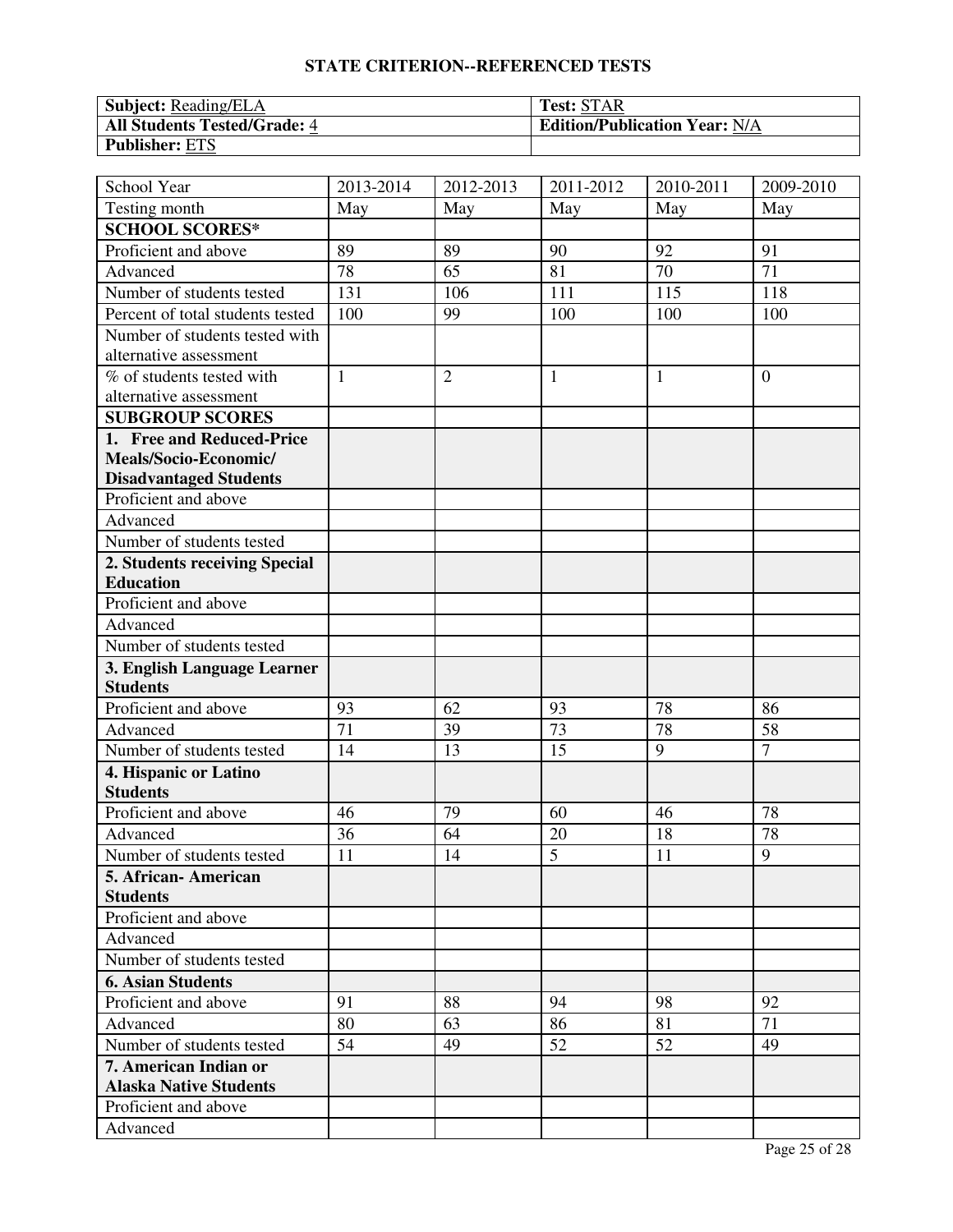| School Year                      | 2013-2014 | 2012-2013 | 2011-2012 | 2010-2011 | 2009-2010 |
|----------------------------------|-----------|-----------|-----------|-----------|-----------|
| Number of students tested        |           |           |           |           |           |
| 8. Native Hawaiian or other      |           |           |           |           |           |
| <b>Pacific Islander Students</b> |           |           |           |           |           |
| Proficient and above             |           |           |           |           |           |
| Advanced                         |           |           |           |           |           |
| Number of students tested        |           |           |           |           |           |
| 9. White Students                |           |           |           |           |           |
| Proficient and above             | 94        | 90        | 88        | 95        | 91        |
| Advanced                         | 81        | 74        | 85        | 69        | 71        |
| Number of students tested        | 52        | 31        | 41        | 42        | 58        |
| 10. Two or More Races            |           |           |           |           |           |
| identified Students              |           |           |           |           |           |
| Proficient and above             | 100       | 100       | 92        | 100       |           |
| Advanced                         | 100       | 50        | 75        | 83        |           |
| Number of students tested        | 12        | 10        | 12        | 6         |           |
| 11. Other 1: Other 1             |           |           |           |           |           |
| Proficient and above             |           |           |           |           |           |
| Advanced                         |           |           |           |           |           |
| Number of students tested        |           |           |           |           |           |
| 12. Other 2: Other 2             |           |           |           |           |           |
| Proficient and above             |           |           |           |           |           |
| Advanced                         |           |           |           |           |           |
| Number of students tested        |           |           |           |           |           |
| 13. Other 3: Other 3             |           |           |           |           |           |
| Proficient and above             |           |           |           |           |           |
| Advanced                         |           |           |           |           |           |
| Number of students tested        |           |           |           |           |           |

**NOTES:**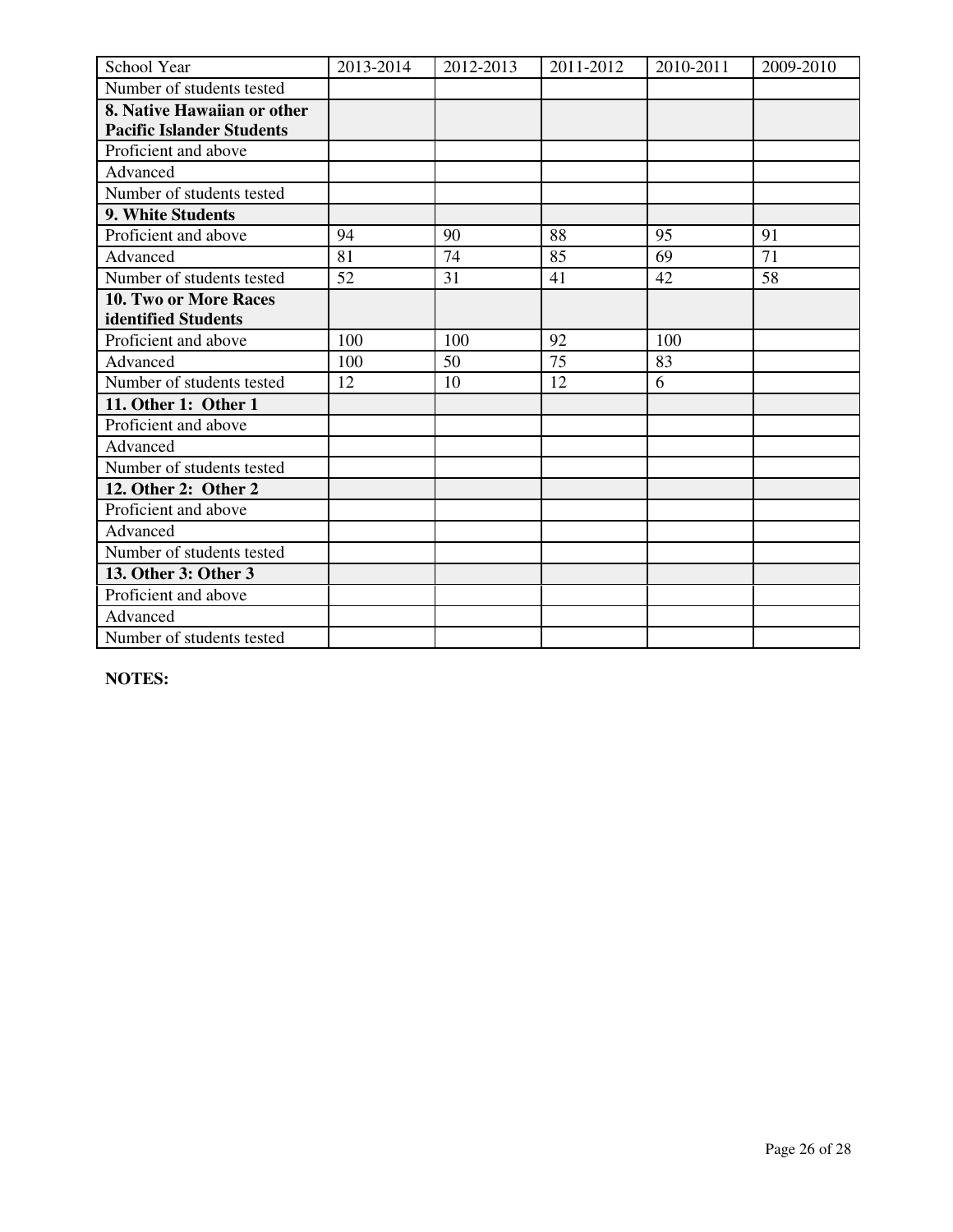| <b>Subject: Reading/ELA</b>         | <b>Test: STAR</b>                    |
|-------------------------------------|--------------------------------------|
| <b>All Students Tested/Grade: 5</b> | <b>Edition/Publication Year: N/A</b> |
| <b>Publisher: ETS</b>               |                                      |

| School Year                      | 2013-2014      | $\overline{20}$ 12-2013 | $\overline{20}11 - 2012$ | 2010-2011 | 2009-2010 |
|----------------------------------|----------------|-------------------------|--------------------------|-----------|-----------|
| Testing month                    | May            | May                     | May                      | May       | May       |
| <b>SCHOOL SCORES*</b>            |                |                         |                          |           |           |
| Proficient and above             | 86             | 93                      | 94                       | 86        | 84        |
| Advanced                         | 63             | 72                      | 74                       | 55        | 60        |
| Number of students tested        | 108            | 117                     | 123                      | 117       | 143       |
| Percent of total students tested | 100            | 100                     | 100                      | 100       | 99        |
| Number of students tested with   |                |                         |                          |           |           |
| alternative assessment           |                |                         |                          |           |           |
| % of students tested with        | $\overline{2}$ | $\mathbf{1}$            | $\mathbf{1}$             | 3         | 3         |
| alternative assessment           |                |                         |                          |           |           |
| <b>SUBGROUP SCORES</b>           |                |                         |                          |           |           |
| 1. Free and Reduced-Price        |                |                         |                          |           |           |
| Meals/Socio-Economic/            |                |                         |                          |           |           |
| <b>Disadvantaged Students</b>    |                |                         |                          |           |           |
| Proficient and above             |                |                         |                          |           |           |
| Advanced                         |                |                         |                          |           |           |
| Number of students tested        |                |                         |                          |           |           |
| 2. Students receiving Special    |                |                         |                          |           |           |
| <b>Education</b>                 |                |                         |                          |           |           |
| Proficient and above             |                |                         |                          |           |           |
| Advanced                         |                |                         |                          |           |           |
| Number of students tested        |                |                         |                          |           |           |
| 3. English Language Learner      |                |                         |                          |           |           |
| <b>Students</b>                  |                |                         |                          |           |           |
| Proficient and above             | 67             | 78                      | 80                       | 70        | 64        |
| Advanced                         | 45             | 56                      | 40                       | 50        | 46        |
| Number of students tested        | 9              | 18                      | $\overline{5}$           | 10        | 11        |
| 4. Hispanic or Latino            |                |                         |                          |           |           |
| <b>Students</b>                  |                |                         |                          |           |           |
| Proficient and above             | 80             | 67                      | 50                       | 75        | 75        |
| Advanced                         | 60             | 50                      | 20                       | 58        | 50        |
| Number of students tested        | 15             | $\overline{6}$          | 10                       | 12        | 12        |
| 5. African - American            |                |                         |                          |           |           |
| <b>Students</b>                  |                |                         |                          |           |           |
| Proficient and above             |                |                         |                          |           |           |
| Advanced                         |                |                         |                          |           |           |
| Number of students tested        |                |                         |                          |           |           |
| <b>6. Asian Students</b>         |                |                         |                          |           |           |
| Proficient and above             | 82             | 95                      | 97                       | 92        | 83        |
| Advanced                         | 65             | 70                      | 80                       | 68        | 70        |
| Number of students tested        | 51             | 57                      | 61                       | 50        | 60        |
| 7. American Indian or            |                |                         |                          |           |           |
| <b>Alaska Native Students</b>    |                |                         |                          |           |           |
| Proficient and above             |                |                         |                          |           |           |
| Advanced                         |                |                         |                          |           |           |